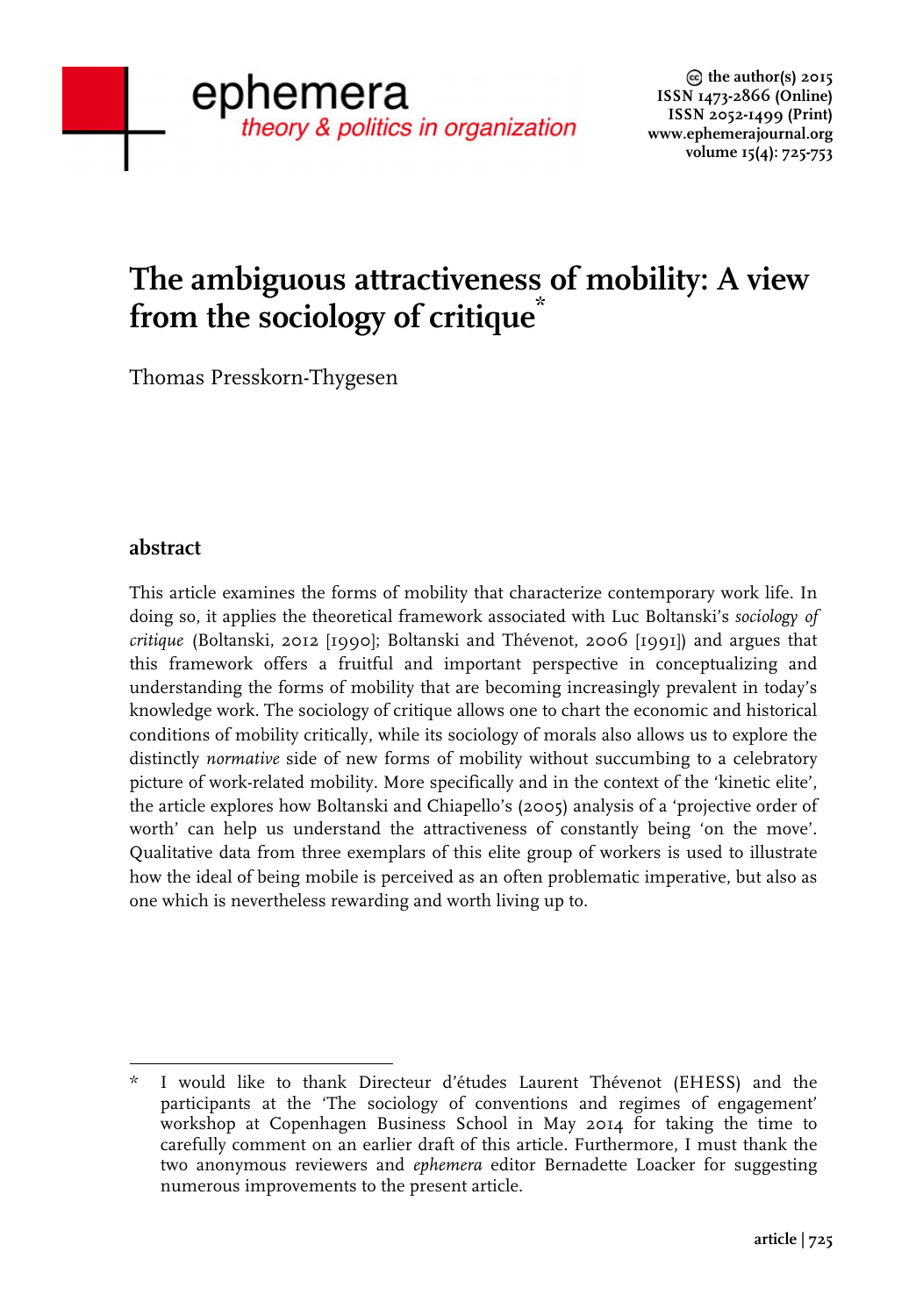# **Introduction**

In the Old Testament, two conflicting pictures of God's relation to movement are presented: According to the first, the realm of God can be expanded by building temples that define the geographical and spiritual boundary of Judaism towards an immobile point, namely God's permanent position. According to the second picture, however, the center of Judaism is not immobile; rather, God is taken to dwell directly in the Ark of Covenant. Each time the Jews move position, they move the Ark of Covenant and thereby the very presence of God. In the Exodus from Egypt, other slaves are left behind, but no territory is lost or gained; rather, the center of Judaism and divinity as such is moved. This is essentially what Deleuze (1977: 149) meant by paradoxically stating that nomads do not move: nomads seem to continually displace the center according to which their movement could be defined.

This change in conception adopted in *The Book of Exodus* seems like a perfect fable for the conception of mobility in today's tribe of urban nomads employed in creative or knowledge-intensive industries. As Bauman's (1998, 2007) studies suggest, novel forms of mobility create both an elite (including e.g. the versatile consultant, banker or designer working on geographically dispersed projects) as well as a new class of poor (i.e., low-level workers servicing the mobile or immigrant workers forced into mobility). On a global scale, the new elite of successful urban nomads may thus be surrounded by immobile 'slaves' working under less favorable conditions, but they are themselves indifferent to location as they constantly shift from one project to the next without remaining bound to any center. Urban nomads therefore seem to inhabit a perhaps poorly defined, but nevertheless attractive state of constant movement (Boltanski and Chiapello, 2005).

This nomadic figure in today's capitalism has been discussed extensively by the 'mobility turn' within social theory (e.g. Adey, 2009; Büscher et al., 2010; Cresswell and Merriman, 2012; Urry, 2007) as well as by organizational studies debating work-related mobility (e.g. Costas, 2013; Garsten, 2008; Meerwarth et al., 2008; Muhr, 2012). Accordingly, it is now well-known how this nomadic figure relates to a number of changed 'features' of western working life: life-long employment is a rarity, working activities are no longer restricted to one place or specific hours, and work is increasingly being organized around short-term projects (e.g. Elliott and Urry, 2010; Sennett, 2006).

In aiming to contribute to the growing literature on work-related mobility, I address what remains a hotly debated issue, namely, the moral and normative significance of changes pertaining to work- and profession-related mobility. As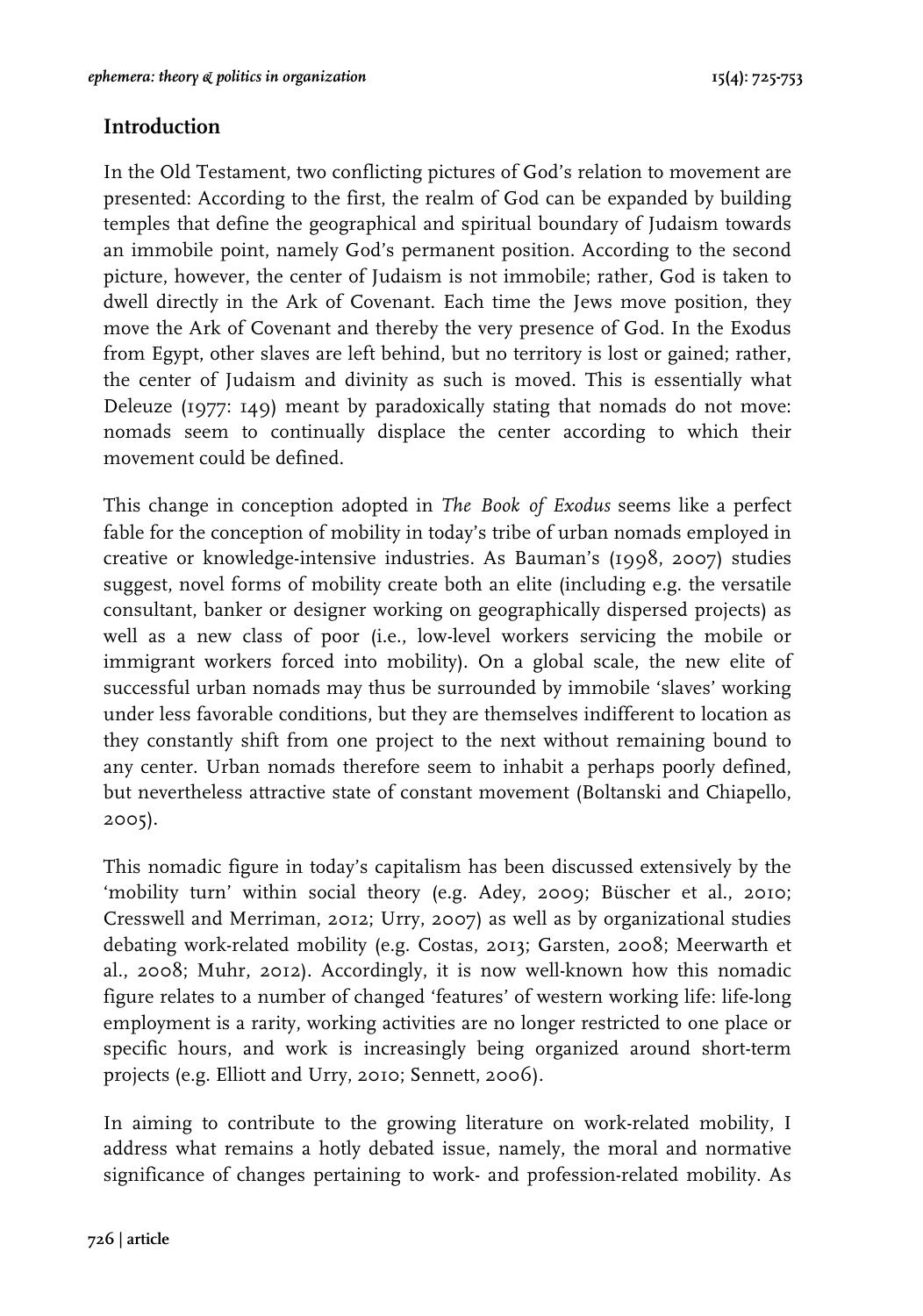pointed out by a number of commentators (e.g. Bærenholdt, 2013; Kaplan, 1996; Sheller, 2011; Urry, 2000), research on novel forms of mobility tends to split into either celebratory accounts of mobility that privilege a nomadic or 'cosmopolitan subjectivity' (Beck, 2006), or pessimistic accounts that characterize mobility as 'merely an ideological veil' (Pellegrino, 2011: 2) that masks a renewed form of economic exploitation and various forms of inequality (Ohnmacht et al., 2009). As Ekman (2013: 294) along with Costas (2013) point out, the disagreement concerning the 'moral content' of mobility is also prevalent within organization studies: Has capitalism finally found a way of accommodating freedom of movement with efficient ways of organizing, as argued by optimistic strands within the management literature (e.g. Arthur and Rousseau, 1996; Kanter, 2003; Kotter, 2008)? Or are the changes rather, as argued by more critical voices, to be interpreted as a primarily economic expansion of profit maximization into the private life of employees (Smith, 2006; also cf. Grey, 1994; Thompson and Ackroyd, 1995)?

In answering calls for approaches that broaden existing theoretical repertoires and go beyond one-sided conceptions of work-related mobility (Costas, 2013), this article explores the theoretical framework developed by Boltanski's *sociology of critique* (Boltanski, 2012 [1990]; Boltanski and Thévenot, 2006 [1991]; Boltanski and Chiapello, 2005) and argues that this framework offers a fruitful perspective. Its focus on the evolution of capitalism allows one to chart the economic and material conditions of mobility critically, while its sociology of morals also allows us to see the distinctly *normative* side of current demands for mobility without succumbing to a celebratory idea of a new moral utopia. While the controversial overall diagnosis of *The new spirit of capitalism* (Boltanski and Chiapello, 2005) has received extensive attention in the literature, there is still, as argued by Boxenbaum (2014) and Pernkopf-Konhäusner (2014), something to be gained by looking more closely at its underlying theoretical framework, including the *order of worth* model developed in the earlier works of Boltanski and Thévenot (1989, 1999, 2006 [1991]). In the context of this article, I specifically focus on how this underlying framework implies going beyond the dichotomy between economic value and moral values in defining mobility while highlighting how the order of worth model bears on the investigation of the legitimacy and attractiveness of work-related mobility.

In addition, I will address the attractiveness of mobility by applying the sociology of critique perspective to the context of the 'kinetic elite' (Costas, 2013; Cresswell, 2006). Following Cresswell (2006), the 'kinetic elite' designates a group of highly versatile and often well-paid and mobile project workers employed in knowledge-intensive industries, such as diplomacy, banking (Elliot and Urry, 2010), or consultancy (Costas, 2013). Given the ambivalence of forced forms of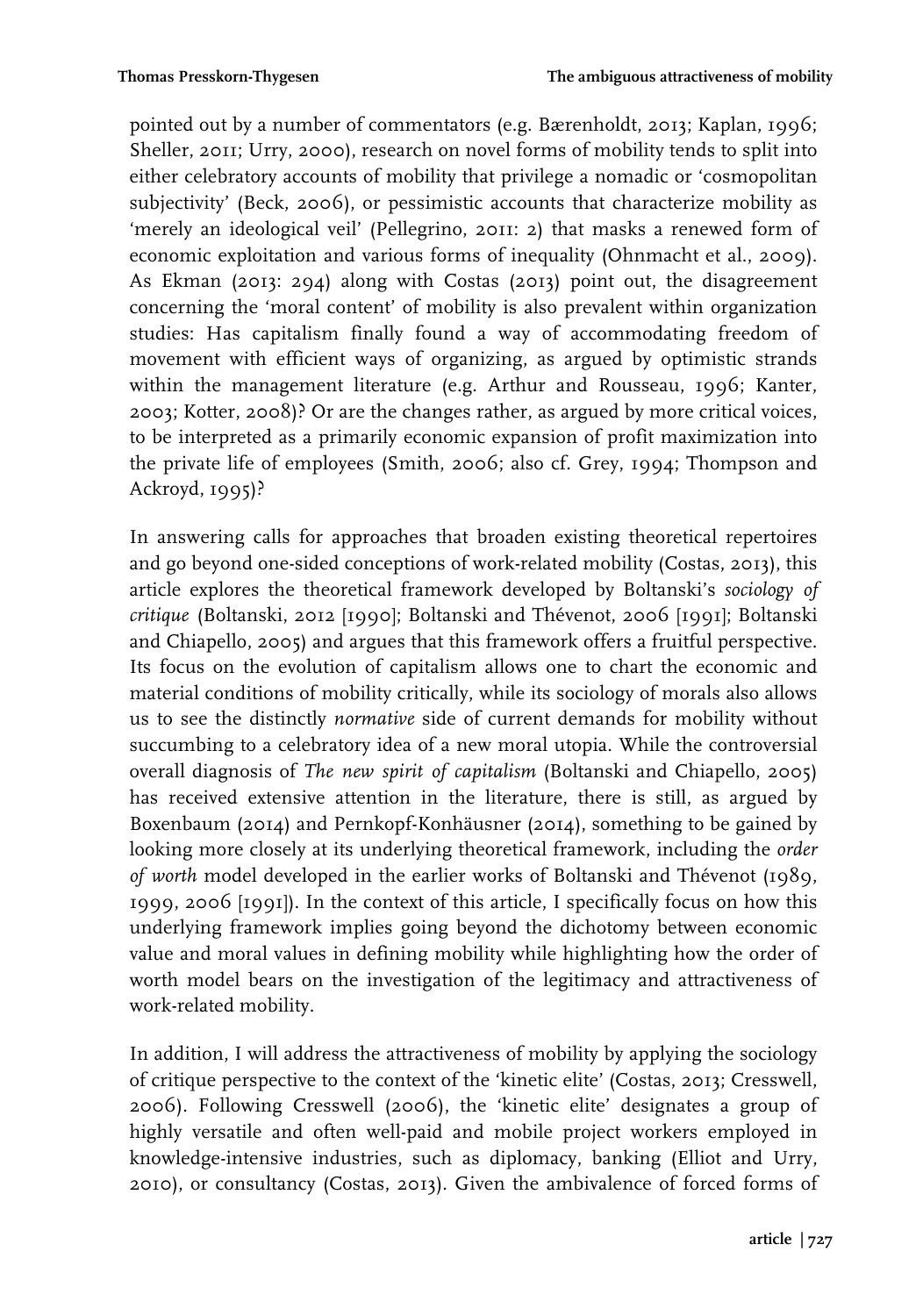mobility prevalent among immigrant workers (Bauman, 1998, 2007) and temporary workers (Garsten, 1999) in particular, one should refrain from asserting mobility as universally attractive. Nevertheless, Costas (2013: 1476), following Augé (1995), has rightly noted that mobility does possess a 'power of attraction' in the context of creative or knowledge-intensive work. Equally, Garsten (2008: 50) points out that mobility has indeed acquired a 'prestigious and glamorous ring'. The question explored here is *why* this is the case: Why is a highly mobile and project-oriented working life attractive in the first place? In discussing this question, I add to the mainly theoretically driven re-interpretation of work-related mobility by referring to accounts given by three exemplars of the 'kinetic elite': (1) a successful entrepreneur and consultant, (2) an international UN diplomat and (3) an international private banker. This allows for an exemplary illustration of the mobility experienced by the elite group of highly mobile and well-paid workers who belong to what Boltanski and Chiapello (2005) call 'projective capitalism'. My analysis does not reveal an experience of mobility as being free of tension and ambiguity. Even in this elite group, the ideal of being mobile is often perceived as a problematic imperative, yet nevertheless rewarding and worth living up to. The empirical exemplars thus illustrate how the attractiveness of a working life 'on the move' is articulated in distinctively normative terms.

The article is structured as follows: First, I present the theoretical background to the sociology of critique and argue for the necessity of conceptualizing mobility beyond an opposition between economic value and moral values. Second, I lay out the conceptual architecture of Boltanski and Chiapello's approach and contrast it with other positions in social theory to clarify its distinctive focus and ability to analyze mobility. In doing so, I focus on how mobility is implicated in Boltanski and Chiapello's analysis of the emergence of a specific projective form of capitalism and 'projective order of worth' more generally. Third, I briefly introduce the method used in the analysis of the empirical material before ending with an analysis and discussion of how mobility functions as a motivating and normatively tainted category among the 'kinetic elite'.

## **Conceptualizing mobility beyond the opposition of 'value' and 'values'**

The key theoretical ambition of Boltanski and Chiapello's *The new spirit of capitalism* (2005) and of French pragmatic sociology more generally (e.g. Boltanski and Thévenot, 1989, 2006 [1991]; Thévenot, 2006; see also Cloutier and Langley, 2013; Jagd, 2011; Stark, 2009; Wagner, 1999) is the breaking of the so-called Parsonian Pact. According to 'Parson's Pact', moral values are to be studied by sociology and philosophy, while economic value is to be studied by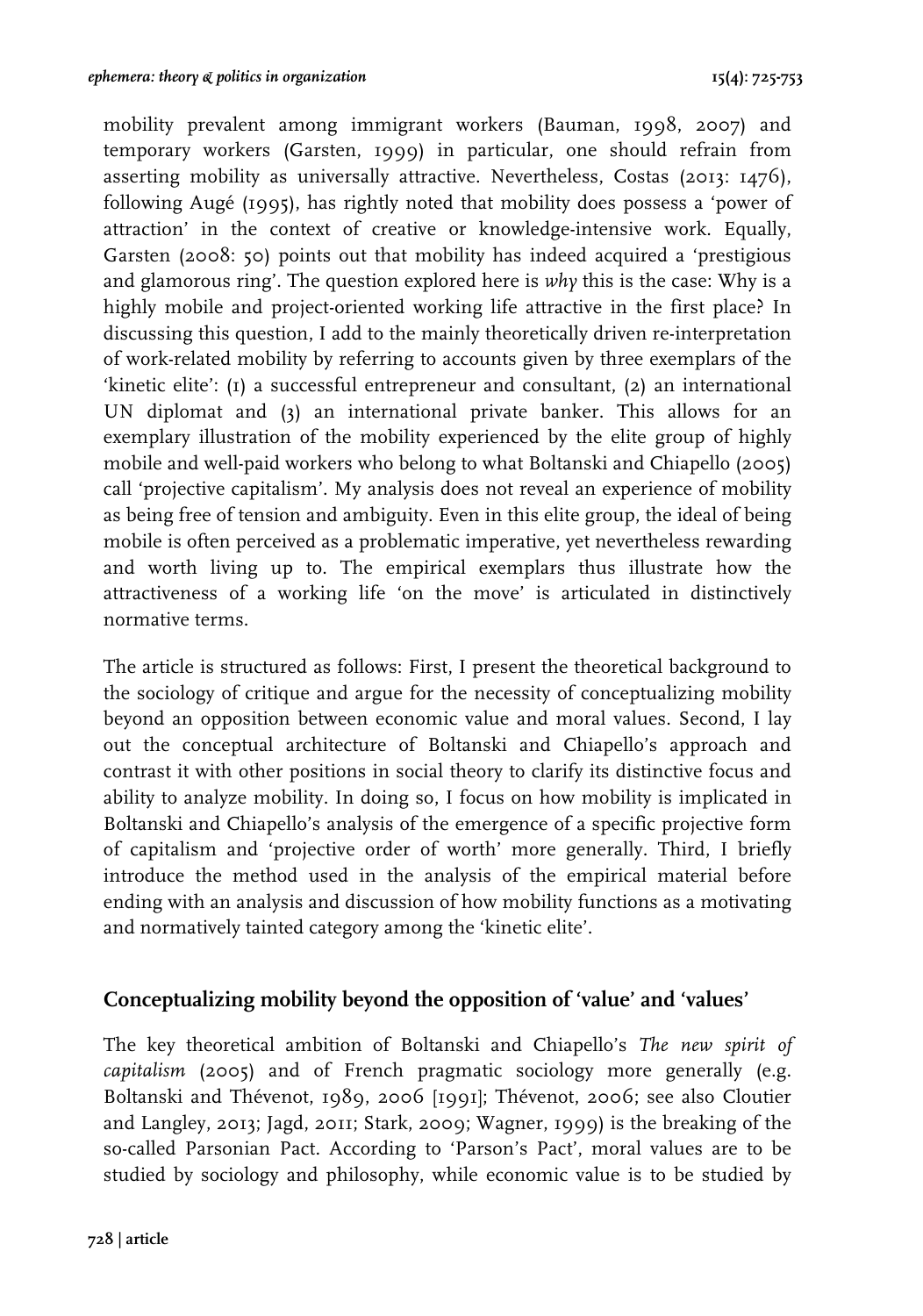economics (cf. Velthuis, 1999 for a historical analysis of the emergence of the Parsonian Pact within the social sciences). Rather than accepting such a split, Boltanski and Chiapello encourage a short-circuit of the rigid distinction between a sociological concept of values and an economic concept of value. Their explicit theoretical ambition is therefore to chart the interconnections between the normative constitution of society and the productive forces of capitalism. Parson's Pact suggests that we must choose a single vantage point – either value or values, either economy or social relations (Stark, 2009). Such a forced choice, I suggest, leads to an inept way of looking at the current stress on mobility within organizations and beyond. If analyzed as a purely social phenomenon, mobility would seem like an idle cog with no real economic causality, and if looked at from an exclusively economic viewpoint, mobility would seem like a mere advertising trick for an already inexorable economic logic.

Instead, one must look at work-related mobility as a substantial moral phenomenon with real economic, social and organizational effects. Such an approach has also been put forward by many of the refined attempts to develop a non-reductive account of how moral codes and ethics function within organizations, and by attempts to chart how employees and managers constitute themselves as specifically moral subjects (e.g. Clegg et al., 2007; Ibarra-Colado et al., 2006; Loacker and Muhr, 2009; Muhr et al., 2010; Weiskopf and Willmott, 2013). This tradition of practice-based approaches to business ethics has covered a diverse range of topics (for a brief overview see Wray-Bliss, 2009), and although the sociology of critique limits its focus to the orders of worth that guide compromise and conflict, these two perspectives concur in two important ways. Firstly, they treat the practical base of morality as crucial; and secondly, they regard morality as an empirical object to be studied rather than a set of abstract, prescriptive standards. Nevertheless, what makes the detour into rereading and engaging with Boltanski's sociology of critique worthwhile is the particular connections to the broader arrangements of capitalism and social critique that it allows one to make.

In making such connections, *The new spirit of capitalism* makes itself vulnerable to objections from several sides. Some have advanced the critique that the book is too obsessed with the inevitable economic logic of capitalist exploitation (basically, it is too Marxist), whereas others have complained that it is too idealistic and insufficiently concerned with the dynamics of financial capitalism in failing to locate its discussion of 'spirit' within political economy; in other words, it is not Marxist enough (see Parker, 2013; Willmott, 2013). In breaking Parson's Pact, Boltanski and Chiapello's aim is, however, to avoid *both* economic reductivism and naïve forms of idealism (Boltanski, 2011b). More specifically, they argue that the analysis of the qualitative changes in the modes of organizing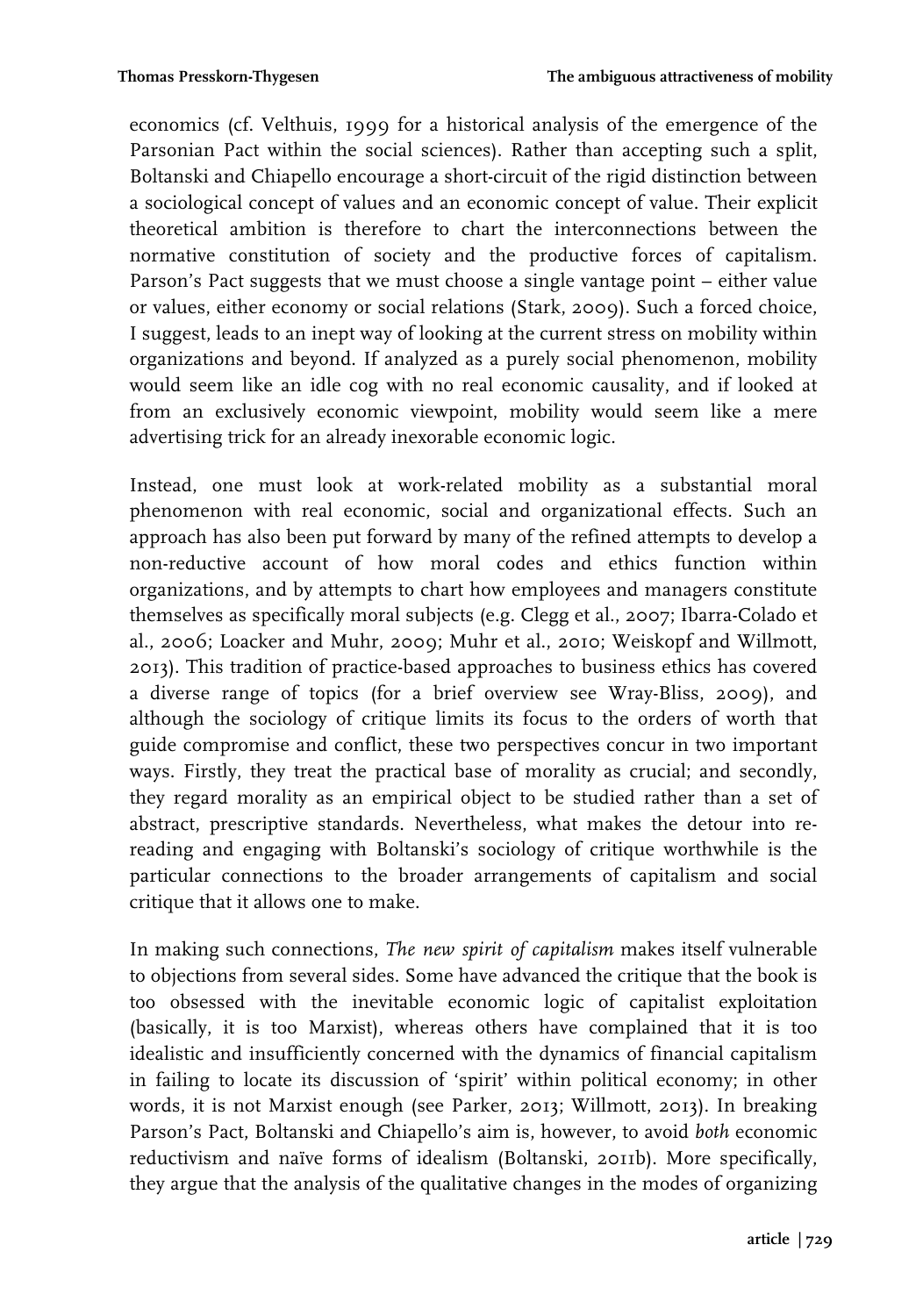during recent decades cannot be described exhaustively in terms of neo-classical economy or in classical Marxist terms as a way in which firms increasingly exploit what economists would call 'positive externalities' (knowledge, creativity, innovation, the desires of movement and freedom, etc.). Rather, these changes must also be seen as containing a distinctively moral side – a correlative modification of the *spirit* of capitalism – which could justify changes in the first place. Likewise, the change in the conception of mobility among organizations and the labour force cannot be described merely as an empty ideological effect of a much more thorough exploitation of labour. It must also be seen as containing a genuine way of evaluating typical social situations and of justifying action.

However, Willmott (2013: 101-103) is right to point out that it is an impediment to the application of Boltanski and Chiapello's framework that they have not been very generous in describing their method *vis-à-vis* other approaches in social theory. Accordingly, I will place the underlying framework of Boltanski and Chiapello's analysis in relation to a series of reasonably well-known theoretical positions by addressing the question: What conceptual architecture is required for breaking the Parsonian pact and for conceptualizing work-related mobility as both a moral and economic phenomenon? I will first address the question of what norms and moral values amount to in their account and then proceed to describe the interrelations of values with the economic phenomena of today.

## *Examining norms: Postmodernism or Habermas? No thanks!*

What theoretical commitments must one take on in order to engage in a serious study of the normative frameworks that are active in today's economy? First of all, it is necessary to distance oneself from the naïve 'brand' of postmodernism, which postulates that the dissolution of the grand narratives of modernity leads to a condition where all normative demands cease and where all forms of justification are equally valid and therefore essentially all invalid (cf. Callinicos, 1991). In opposing such views, Boltanski and Chiapello ally with Weber (1968: 31-33) in maintaining that the foundational question of sociology does not concern which norms are theoretically valid or invalid; rather, the foundational question concerns which norms are actually in force in contemporary societies. The basic problem is not the *abstract validity* of particular norms, but rather the *actual efficacy* of societal norms. On this level, it can easily be ascertained empirically that certain norms operate in contemporary society. When considering the prevalence of values such as 'adaptability', 'flexibility' or the importance of 'staying on the move' in the present labour market generally, and especially among the 'kinetic elite' (Costas, 2013; Cresswell, 2006; Elliot and Urry, 2010), it is therefore irrelevant whether such values are theoretically valid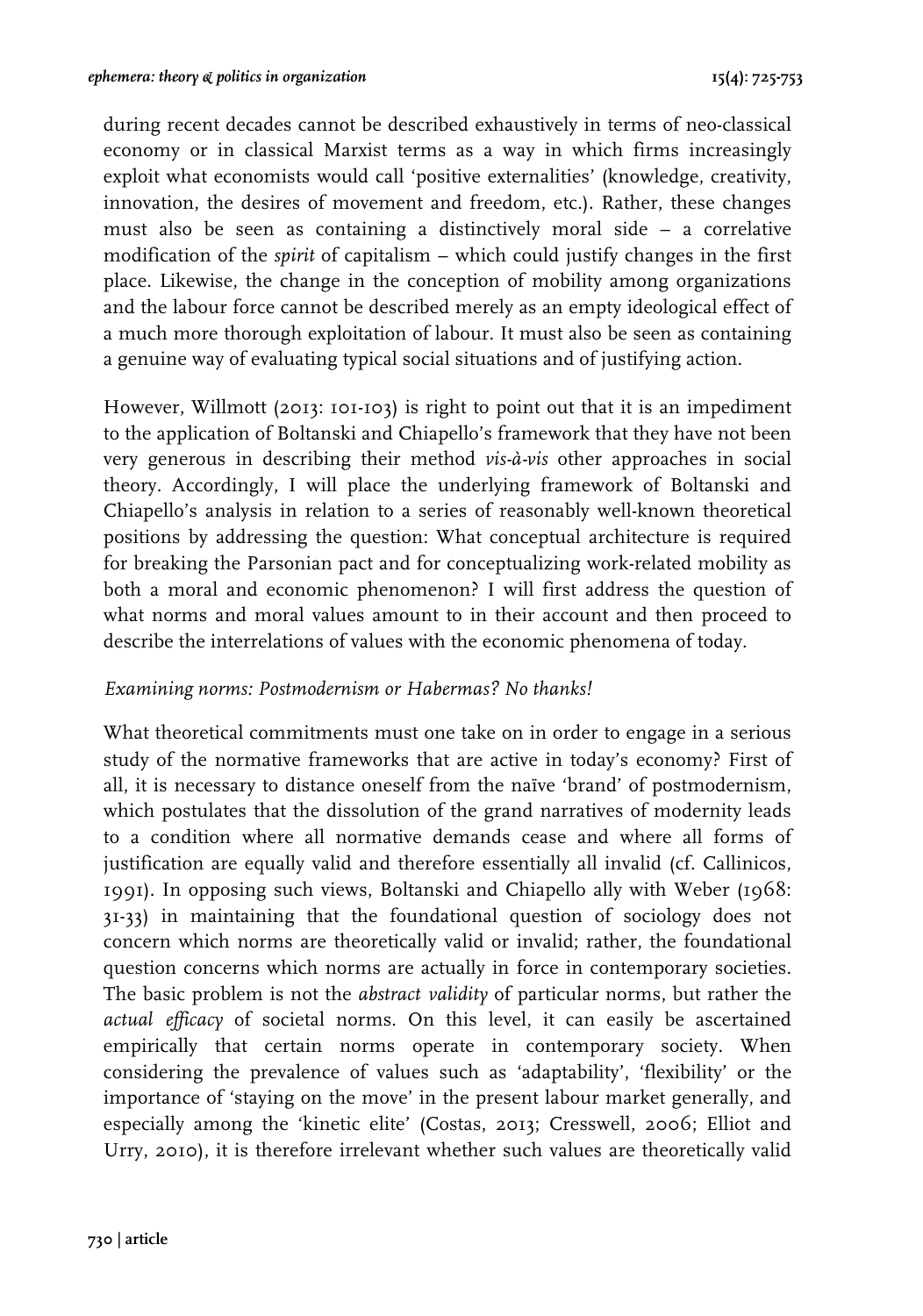or whether they belong to an outdated form of modernity, for it is a matter of their actual efficacy.

Boltanski's pragmatic sociology further opposes the critique of postmodernism articulated within Habermasian sociology (cf. Habermas, 1990). The Habermasian program of universal pragmatics has also emphasized normativity as an essential feature of contemporary society, but it has conceived normative prescriptions as clustered around a single, universal and quasi-transcendental structure. In contrast, Boltanski has empirically charted a plurality of mutually irreducible moral grammars. Boltanski's earlier work with Laurent Thévenot thus aims to identify the different and actually existing moral grammars within which actions and actors are evaluated (Boltanski and Thévenot, 2006 [1991]).

The emphasis on the actual rather than ideal forms of morality is important in understanding the aim of the sociology of critique and the sense in which mobility might be said to have a moral function within contemporary capitalism. The aim is not, as for Habermas and other strands of critical theory, to develop a morally informed sociology – an, as it were, *moralizing* sociology – but rather to develop a sociology *of* morals and critique. In that sense, the sociology *of* critique supplements critical sociology, which bombards practice with its own prescriptions, by marking a return to the Weberian ambition of studying actually existing forms of social morality. The guiding idea, which has also recently been called for in organization studies (Boxenbaum, 2014; Brandl et al., 2014; Cloutier and Langley, 2013; Pernkopf-Konhäusner, 2014), is that the actors themselves are competent critics. Far from being 'judgmental dopes' (to use Garfinkel's expression), actors are instead deemed capable of competently navigating different moral grammars in justifying their actions and resolving conflict. Within this investigation, morality is connected empirically to a series of *orders of worth* that each contain (1) a specification of value, (2) a definition of worthy individuals and (3) a moral grammar for the evaluation of actions.

Boltanski and Thévenot (2006 [1991]) traced six such competing orders of worth in contemporary societies: the *inspirational* regime, the *domestic* regime, the regime of *fame* or opinion, the *civic* regime, the *market* regime and the *industrial* regime. These regimes all delineate forms of relative agreement that actors utilize in identifying social situations and in justifying their position in relation to pertinent conflicts or dilemmas. In *The new spirit of capitalism*, a seventh order of worth is added in which mobility is a key element, namely the projective regime [fr. *la cité par projet*]. As Bruno Latour (2005: 23) has noted, the mere move from the assumption that agents justify actions within *one* moral frame to the assumption that several such frames may be implicated adds an impressive analytical and empirical strength to the sociology of critique. These different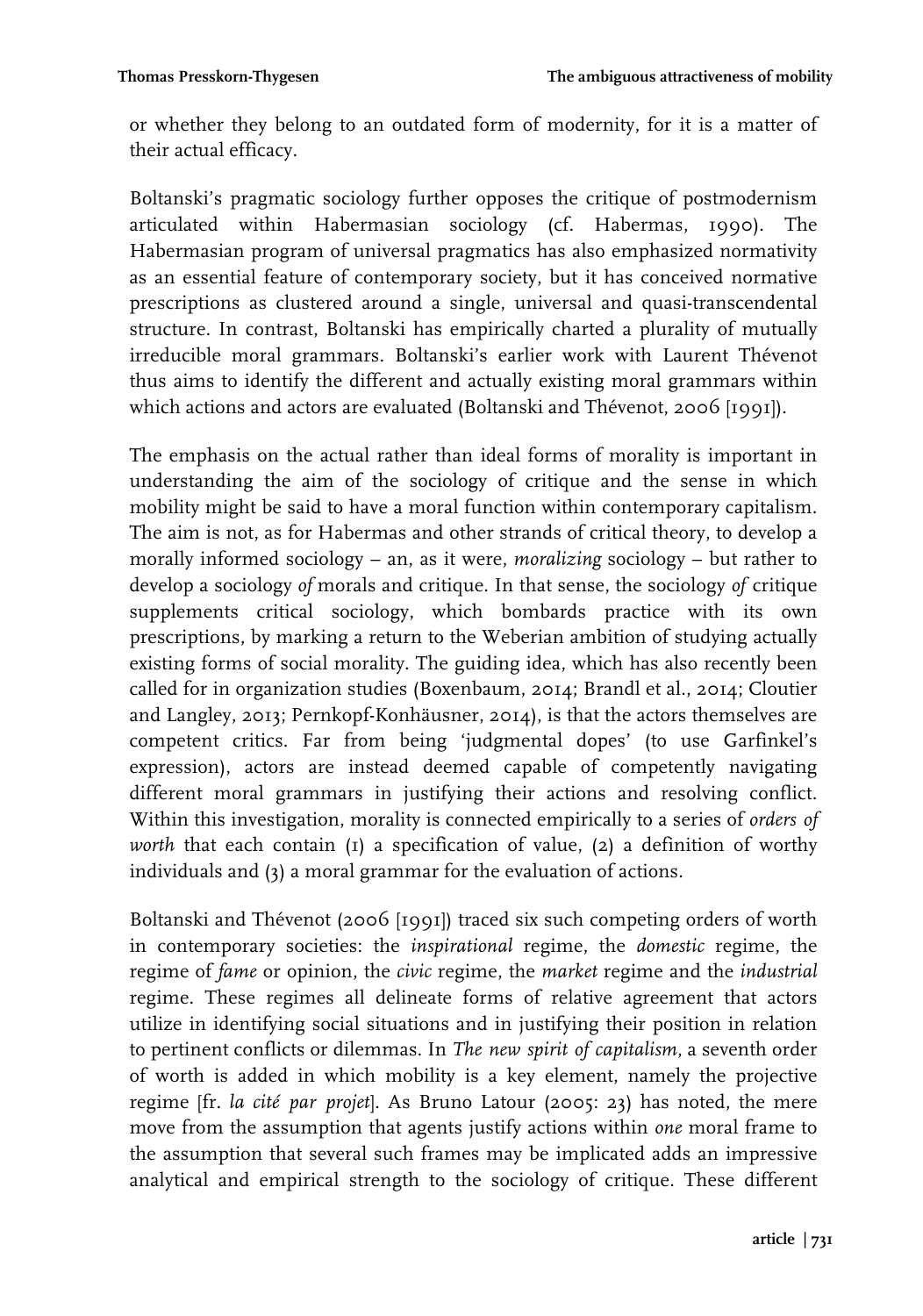regimes have incommensurable moral grammars when compared with each other, but what is common to all of these regimes or orders of worth is that they serve as forms of justification in the process of finding legitimate solutions to social conflicts. In this way, social conflicts spanning from local disputes in a nursing home over debates on research strategies to collective wage negations can be seen as clashes between different procedures for legitimate justification.

In the later sections focusing on the 'kinetic elite', I will elaborate on the sense in which mobility is implicated in moral conflicts and contributes to determining a specific sort of worthy individual. Having sketched the analytical status of societal values and having pointed to a few places in which such values and forms of moral justification impinge on the study of mobility as a distinctively moral phenomenon, I will now look at how this connects with the economic diagnosis of the present put forward in *The new spirit of capitalism*.

#### *Capitalism saturated with values*

Economists and organizational theorists have spoken of the new 'knowledge economy', 'experience economy' or 'creative economy', but too often such changes in the conditions for value creation have been articulated as if they were not particularly connected to capitalism (Kristensen, 2008: 88). There are notable exceptions – one could mention the theory of 'soft' capitalism (Thrift, 1998) or 'informational' capitalism (Castells, 1996; Hardt and Negri, 2000) – but what is distinctive of Boltanski and Chiapello's work is their sociological engagement with organizational phenomena and ideas.

Rather than rejecting the concept of capitalism as a leftover from the 1970s, Boltanski and Chiapello perform a nuanced critique of the Marxist concepts of ideology and false consciousness while maintaining the Marxist insight into the formal character of capitalism. This formal character is expressed by Boltanski and Chiapello's (2005: 371) concise definition of capitalism: 'Capitalism [is] a process striving for an ever greater accumulation of capital measured by a monetary value'. As a pure procedure for the accumulation of monetary value, capitalism is not essentially tied to any set of ethical values or even to any specific sort of political system. Boltanski and Chiapello are by no means alone in maintaining this insight. Deleuze and Guattari have similarly emphasized the formal character of capitalism by analyzing it as an 'axiomatic' (1987: 436), just as Slavoj Žižek (2006: 181) has pointed out that the present globalized capitalism is not tied to a particular culture or political system. Today, one can find western capitalism, fascist capitalism, arabic capitalism and even, as underlined by a recent special issue of *ephemera*, communist capitalism (Beverungen et al., 2013). Accordingly, the originality of Boltanski and Chiapello's approach does not lie in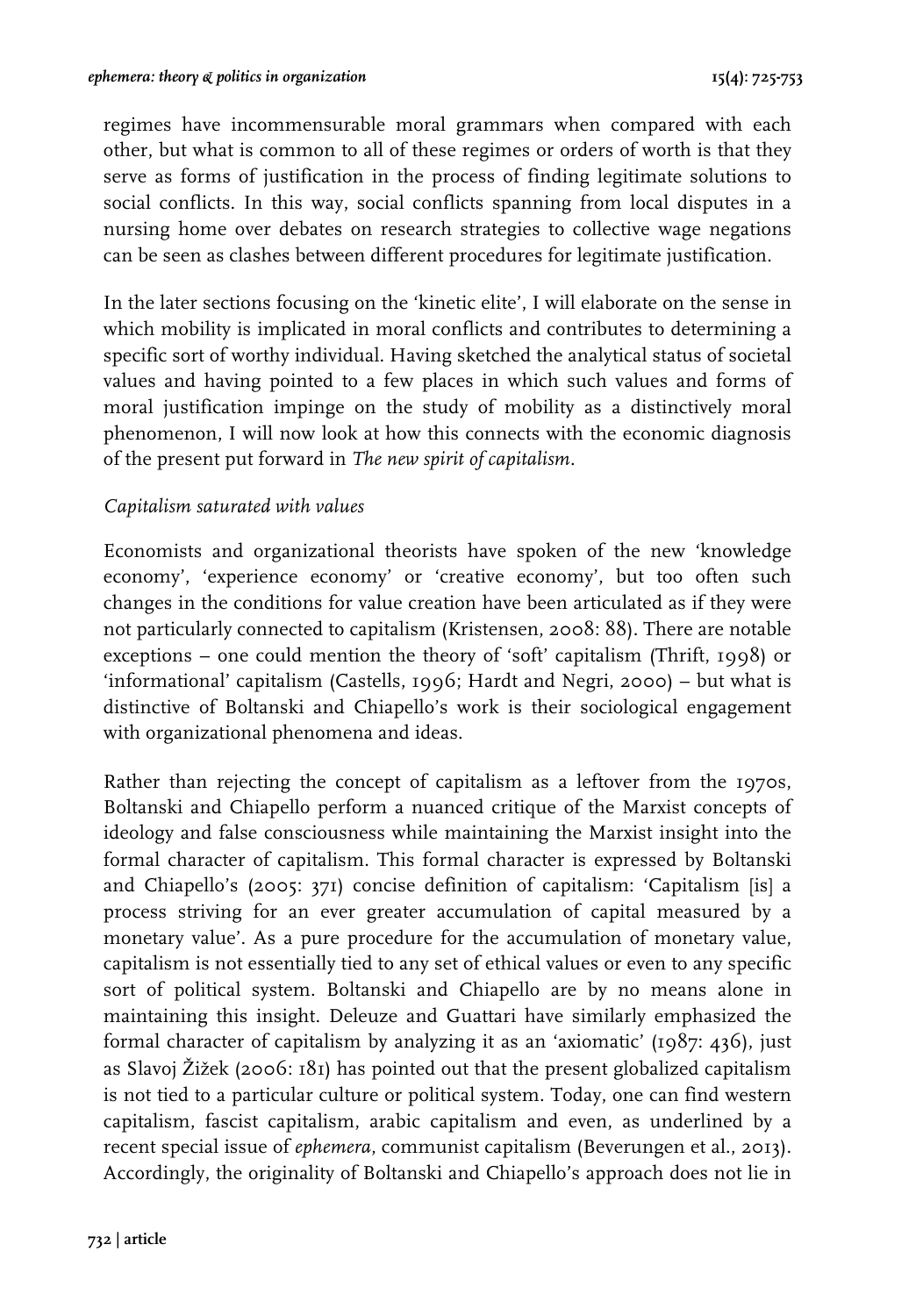their formal determination of capitalism, but rather in the consequences that they draw from this insight: Capitalism is formally a value-free procedure of accumulation, but that is *exactly why* it is always saturated with norms and values. Since capitalism in its formal sense does not contain its own justification immanently, it must seek and lend itself normative support from other sources. Consequently, it is precisely because of its formal normative neutrality that capitalism is always normatively saturated and driven by a particular set of values (Presskorn-Thygesen, 2015).

When it comes to the specific content of such a set of values, capitalism is paradoxically sensitive to the forms of critique that it is subjected to. As Boltanski and Chiapello (2005: 27) write, capitalism 'needs its enemies, people whom it outrages and who are opposed to it, to find the moral supports it lacks and to incorporate mechanisms of justice whose relevance it would otherwise have no reason to acknowledge'. For Weber (2001 [1905]), the 'spirit' of capitalism denoted the set of ethical motivations which, although totally foreign to the logic of capitalist accumulation itself, could support the calling of making money. Critique serves a similar purpose for Boltanski and Chiapello (2005: 20), since capitalism, faced with the need of justification, latches on to the pre-existing normative and critical positions whose legitimacy is already guaranteed. To these pre-established normative and critical positions, capitalism 'only' adds one distinctive twist, namely, the exigency of capital accumulation. It is the historical development and integration of such forms of critique, particularly from 1968 onwards, that is the primary empirical object of study in *The new spirit of capitalism*.

The focus on the historical development marks a departure from Boltanski's work with Thévenot (2006 [1991]), for while the exact historical genesis of the different orders of worth tracked in the earlier work were left somewhat unclear (cf. Lepetit, 1995) *The new spirit of capitalism* can be seen as responding to that challenge by charting the genesis of the projective order of worth and insisting on its historicity. For several decades, disciplines such as business economics, sociology and the psychology of work found it sufficient to denote the historical period after 1968 with a number of negatively defined terms such as the 'postindustrial' society or 'post-Tayloristic' forms of organizing (Kristensen, 2008). Contrary to such a tendency of merely adding the prefix 'post', Boltanski and Chiapello supply us with a new, positively defined and historically specified diagnosis by suggesting that today's form of capitalist organization is of a distinctively *projective* form. In the following section, I will address the characteristics of this new form of projective capitalism and then proceed to describe how it emerges as a historical response to criticism, thus adding to Boltanski and Chiapello's analysis by focusing on mobility specifically.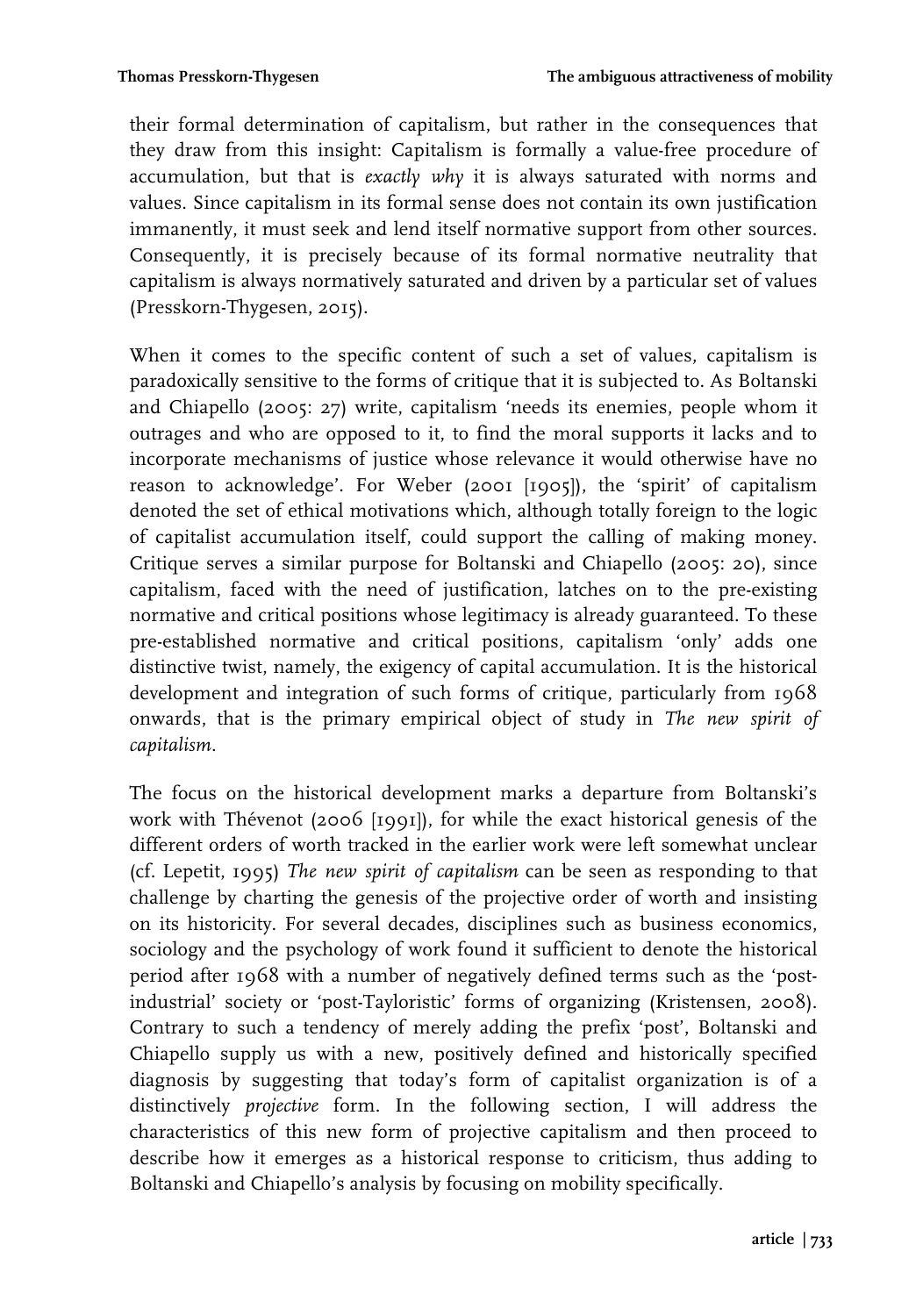#### *Projective capitalism, critique, and the demand for mobility*

What is distinctive about capitalism after 1968 – considered through a purely economic lens – is the degree to which knowledge, creativity and networks become increasingly important to the economic system (Moulier-Boutang, 2012). Even though classical industrial forms of production are perhaps still *quantitatively* dominant on an international scale, the new forms of projective and cognitive modes of productions are *qualitatively* dominant. In other words, the new forms of production relate to industry as industry related to agriculture in the  $19<sup>th</sup>$  century: as the qualitatively, if not yet quantitatively, dominant mode of production.

Technically speaking, what occurs in this development is the increasing economic exploitation of the whole assemblage of 'positive externalities' related to human subjectivity. The effective employment of human knowledge, creativity, language and experience as productive resources is, of course, dependent upon a number of communication, digital and transport technologies that ensure that such things cannot only be stored and commodified, but also accessed and exchanged with little effort. Mobility within knowledge work is obviously contingent upon such technologies. It is, as explored by Böhm et al. (2006), contingent upon planes and high-speed trains as potential places of work, and perhaps even more decisively on the portable digital technologies that allow individuals to work and stay in touch with project partners (Dyer-Witheford et al., 2010). The thesis in *The new spirit of capitalism* is, however, that economic and technical developments are also correlative to and partly conditioned by changes in the normative values of society.

The recent change in the spirit of capitalism, as diagnosed by Boltanski and Chiapello, is the emergence of a new order of worth related to project-oriented forms of organizing. In empirically 'tracking' this regime, Boltanski and Chiapello focus on novel forms of government, management and leadership and accordingly combine historical analysis with a massive study and textual analysis of management literature published in-between 1960 and 1999.<sup>1</sup> The emergence

!!!!!!!!!!!!!!!!!!!!!!!!!!!!!!!!!!!!!!!!!!!!!!!!!!!!!!!

<sup>1</sup> Two main methodological objections to this empirical method have been raised by organizational scholars (Willmott, 2013): Firstly, Boltanski and Chiapello's source material is primarily of French origin: Only 18 of the 126 books analyzed are English and none are of non-Western origin. Secondly, their empirical study omits whole traditions of critical organizational research. They do not analyze works from the influential labour process theory inspired by Braverman (1998 [1974]), just as they fail to touch upon the classics of the CMS movement (e.g. Alvesson and Willmott, 1992). While of a generic kind, the first criticism hits the mark: Although the managerial and ideological scene of France is obviously not insular and relevantly similar to those of many other western countries, hasty and non-careful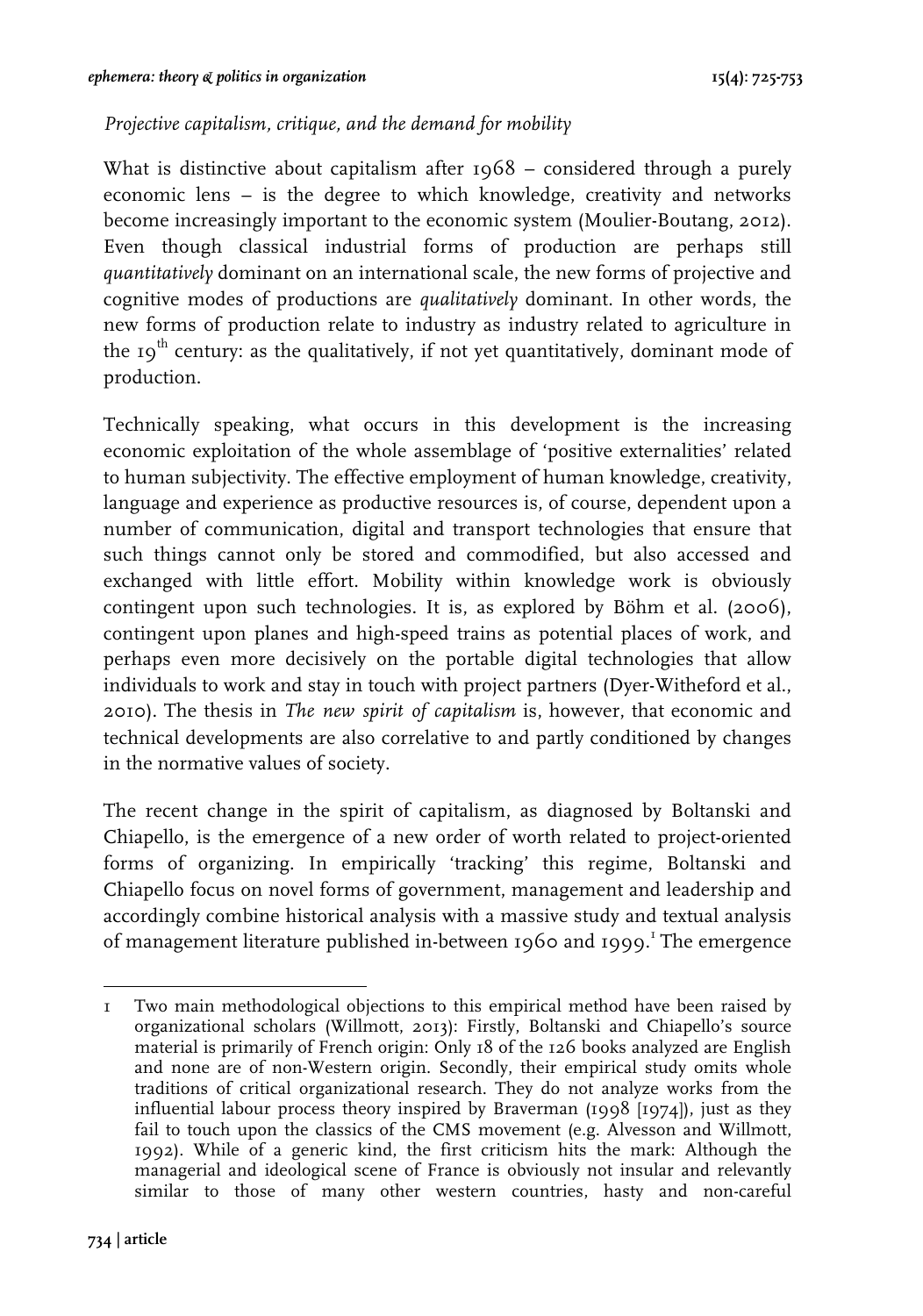of this new projective order of worth can gradually be traced until it seemingly becomes dominant in the 1990s, where it is increasingly clear that management theory and practice are orienting themselves towards a new set of values. In 1992, Peter F. Drucker, who had been hailed as a management guru since the 1946 publication of *The Concept of the Corporation*, wrote that management had experienced a 'big bang'. Following Drucker's (1992) characterization of this 'big bang' as consisting in the organization being turned 'upside down', Boltanski and Chiapello (2005: 71) describe the profound change as 'a subversion of hierarchies'. The new set of values is governed by a 'connextionist logic' that prescribes a flat, flexible and network-based organization and a group of projectminded employees who constantly form new relations and constellations. Hierarchal forms of organization are left behind as 'bureaucratic', whereas organizations characterized by fluid networks are deemed faster and more innovative. These changes are normatively justified with reference to an antiauthoritarian demand for more worker influence and values such as autonomy, flexibility and creativity (*ibid.*: 326; see also Ekman, 2013; Fleming, 2009; Murtola and Fleming, 2011).

The (in)famous biting irony of Boltanski and Chiapello's diagnosis occurs when one considers the origin of these values: They can partially be tracked back to the ideals of May 1968. These ideals were articulated precisely as the striving for increased autonomy, self-realization and creativity. Accordingly, the protester of May '68 nowadays appears like the perfect model of an employee in a modern consultancy firm. Beyond such crude irony, however, May '68 is only important as an event that epitomizes the peak of a brief and fleeting convergence of two much broader and historically diverse strands of criticism directed against capitalism, namely, the social critique and the artistic critique (Boltanski and Chiapello, 2005: 169-202; Chiapello, 2013).

The *artistic critique* in its modern form begins to exert a strong influence on society and capitalism from the beginning of the  $19<sup>th</sup>$  century when the artist was no longer a mere artisan, but also a cultural figure. The artistic critique often formulated itself exactly in terms of an opposition between mobility and stability. The artist, whose paradigmatic example could be Baudelaire, is a 'nomadic' free thinker who remains detached from all earthly possessions and as such stands opposed to 'the bourgeoisie', an entity rooted in property while remaining

!!!!!!!!!!!!!!!!!!!!!!!!!!!!!!!!!!!!!!!!!!!!!!!!!!!!!!!!!!!!!!!!!!!!!!!!!!!!!!!!!!!!!!!!!!!!!!!!!!!!!!!!!!!!!!!!!!!!!!!!!!!!!!!!!!!!!!!!!!!!!!!

generalizations should always be avoided. The second objection has a partial rebuttal at least, since Boltanski and Chiapello's methodological selection criteria *deliberately* ignore critical studies of management (see Boltanski and Chiapello 2005: 60-63). The authors argue that the *Zeitgeist* of management is most aptly captured in its proponents, and they are thus only interested in texts that are 'practical' and 'directive' in terms of how to conduct business.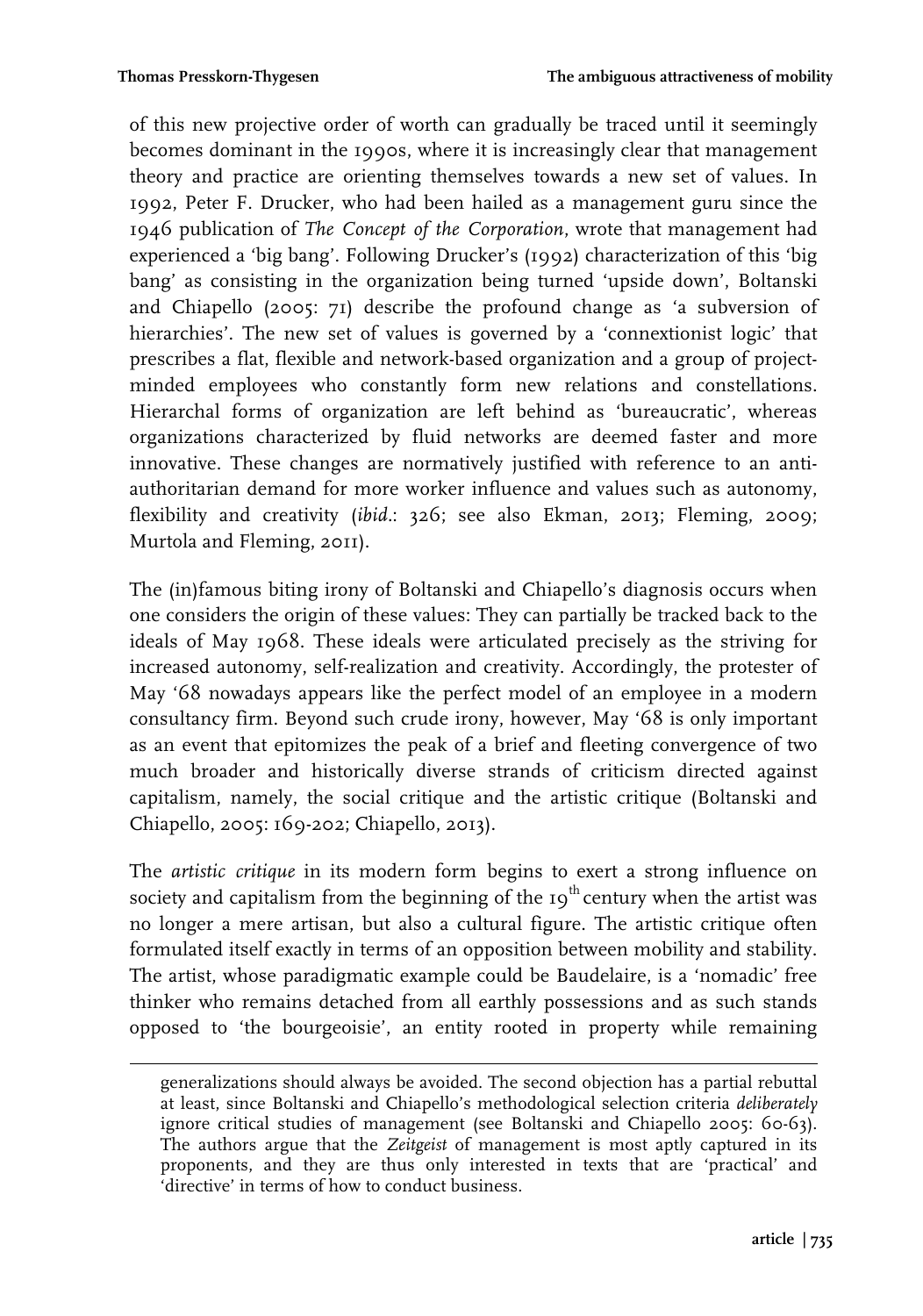devoted to the trivialities of everyday routine (Boltanski and Chiapello, 2005: 38). The *social critique* has an alternative source of indignation that stems from early French socialism and assumes its paradigmatic form in the writings of Marx. In promoting social concerns, it attacks egoism, the dominance of special interests and the divide between the active poor and the idle rich. In criticizing capitalism, it denounces poverty, inequality and hierarchy and promotes equality and dynamic forms of social organization.

Going beyond Boltanski and Chiapello's own analysis, I would add that it is worth noting that mobility also played a key historical role in the social forms of critique. As Koselleck (2002) notes, the demand for geographical mobility was a headline in the campaign for the abolition of feudalist compulsory labor during the French Revolution and more generally in Europe at the end of  $18<sup>th</sup>$  century. After the abolition of serfdom, farmers and working men were to a greater degree free to leave the estates that employed them; but this change was initially a legal rather than real socio-economic change (*ibid.*: 158). A few decades later, when the critical agenda had moved on to social and economic conditions, mobility, now in the guise of social and class mobility, emerged as a key term. Indeed, as Koselleck notes in his *Begriffsgeschichten* (2006: 433), the emergence of the very concept of a 'middle class' in the 1830s was closely tied to that of social mobility. The important concept of middle class, which could assert its rights towards the state and private companies, only emerged on the background of an idea of social mobility and at the very moment when social mobility seemed like a real possibility.

Despite the indicated common emphasis on mobility, the artistic critique and the social critique were often mutually conflicting. Social critique frequently deplored the egoism of artists while the artistic critique often accused socialism of censuring creativity. Nevertheless, they share the common fate of having provided some of the terms that lend legitimacy to projective capitalism. Boltanski and Chiapello, for instance, meticulously analyze how the anti-state rhetoric of the 1970s changed its critical direction and was absorbed into capitalism. Taking the denouncement of the compromise between state and capitalism ('state monopoly capitalism') as its point of departure, social critique in the 1970s criticized the state as 'a monopoly of violence' and as an 'ideological bureaucracy'. This libertarian rhetoric resembled that of liberalism to the point that such criticisms became neo-liberal 'without knowing it' (Boltanski and Chiapello, 2005: 202). The gradual emergence of a projective form of capitalism is, in other words, simultaneously the story of how the very terms of criticism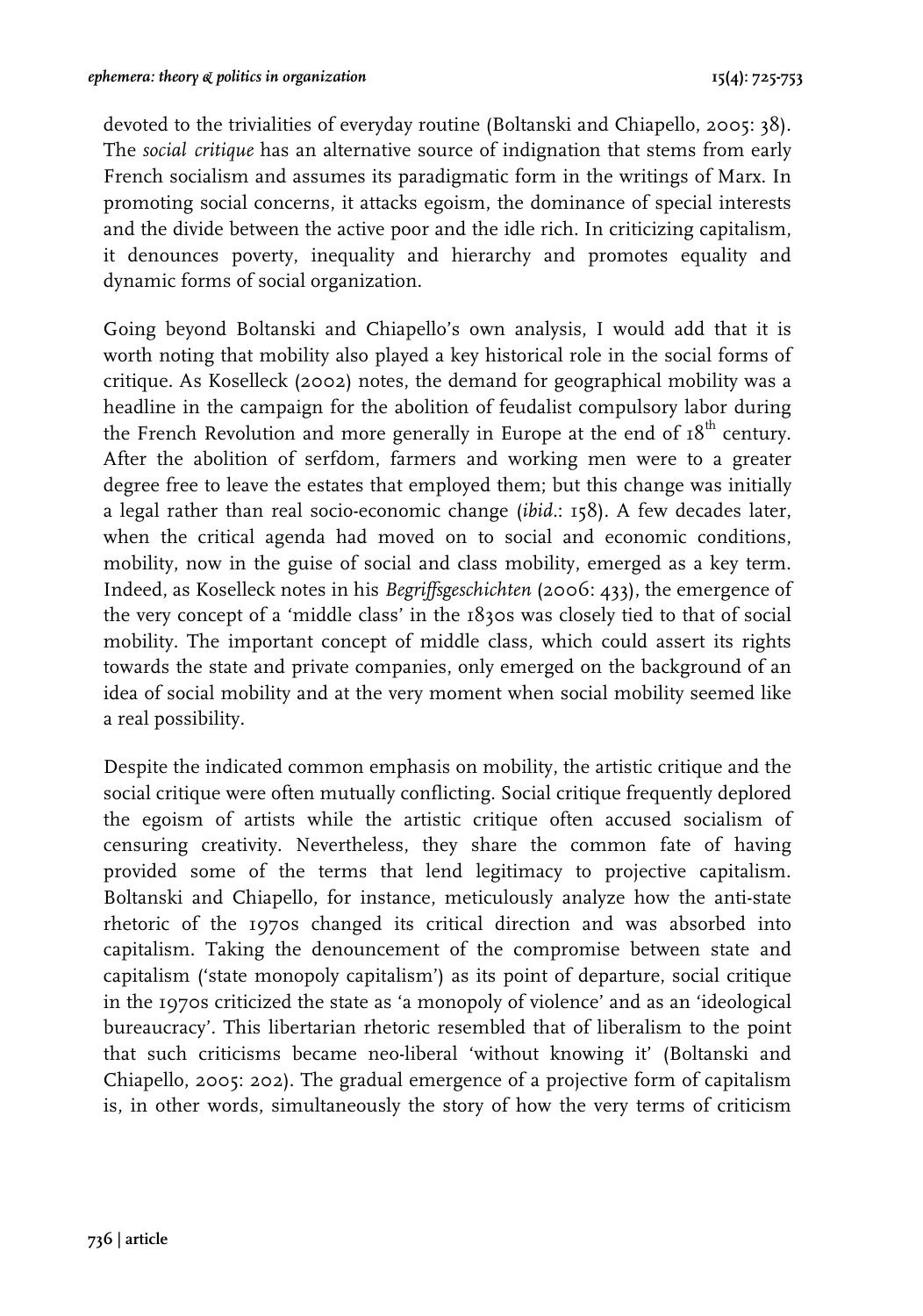that were initially directed *against* capitalism grew into a normative foundation supporting capitalism.<sup>2</sup>

In abstract but concise terms, Boltanski and Chiapello's (2005: 53) model of critique aims at examining how capitalism ensures the motivated participation of the labour force, given that capitalism always tends towards making such participation impossible. Indeed, the key concept of a 'spirit' of capitalism is rooted in this contradiction in the sense that the spirit of capitalism aims at mobilizing the labour force by providing an ethical or normative motivation for working that capitalism cannot fully establish by itself. What was once a critique of capitalism now takes the guise of an 'ethic of work' that is genuinely motivating for the actors within capitalism. In the empirical section, I look at how this new order of worth plays out in relation to mobility in more concrete and empirical terms: Why is the nomadic life of more or less constant mobility worthwhile? What morality is detectable in this trait pertaining to at least the elite group of contemporary knowledge workers? What sense of 'worth' and 'greatness' can be detected in this form of work?

# **Methodology**

In order to address the questions outlined above, the paper refers to empirical material stemming from semi-structured interviews. The interviews were conducted to explore understandings, justifications and ideas concerning mobility and to exemplify how mobility is depicted within the projective order of worth. Semi-structured interviews, in contrast to rigid 'talking questionaries' (Alvesson, 2003; Potter and Wetherell, 1987), allow for an open exploration and documentation of the respondents' experience, knowledge and ideas related to a research topic. As such, semi-structured interviews are a particularly useful tool in reflexively exploring theoretical constructs (Alvesson, 2003). In accordance with the methodological perspective set forth by the sociology of critique, the conducted interviews specifically aimed at exploring the moral evaluations and justifications of mobility in the context of the 'kinetic elite' (Cresswell, 2006). Methodologically, the empirical analysis thus wishes to make explicit how exemplars of an elite group of workers frame and understand mobility.

<sup>!!!!!!!!!!!!!!!!!!!!!!!!!!!!!!!!!!!!!!!!!!!!!!!!!!!!!!!</sup> 2 In explaining how such criticisms are integrated into capitalism, it is enlightening, as pointed out by Larsen (2011), to supplement Boltanski and Chiapello's argument with Foucault's idea of discourses as being 'tactically polyvalent' (Foucault, 1976: 132). For Foucault, the tactical polyvalence of discourses indicates that the direction of critical discourses is not always uniform and that critical terms are often applied contextually and tactically instead. Boltanski and Chiapello's analysis of the social and artistic critique is precisely concerned with such changes and reversals in the direction of critical discourses.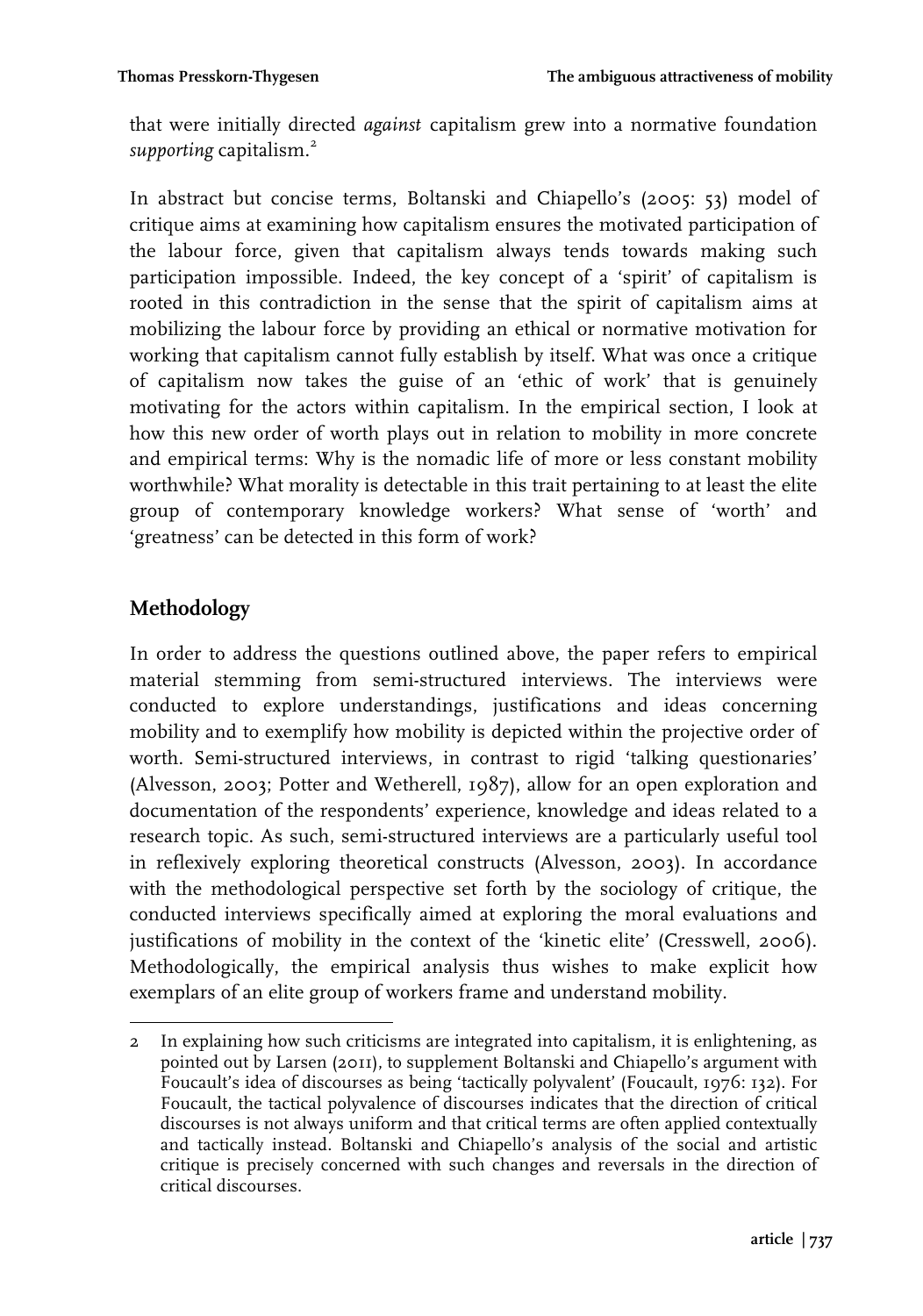More specifically, I draw on three exemplars of the 'kinetic elite': (1) *Peter*, a Danish entrepreneur and business consultant presently involved in five geographically dispersed start-up companies in Denmark within sectors spanning from consultancy to agriculture; (2) *Mary*, a Danish UN diplomat, who has lived on four continents during the last four years taking up different diplomatic positions in New York, Kabul, Copenhagen and Addis Ababa; and (3) *Eisner*, an English and highly successful private banker working on several projects and dividing his time between London and New York. Among the respondents, a dual sense of 'mobility' is exemplified in that they undertake *shifting* projects in *geographically dispersed* settings, thus making frequent travel and movement a necessity (Cresswell, 2006). The analysis of Peter and Mary is based on qualitative semi-structured interviews I have conducted. The interviews focused upon experiences of mobility, work schedules, family issues, network activities, and roles and shifts within projects. The interviews were recorded, fully transcribed and followed up with clarificatory correspondence. The analysis of Eisner's case, however, is based on a re-interpretation of interviews and qualitative data presented in Elliott and Urry (2010). The case is used because of its highly illustrative qualities as to the 'lure of mobility' (Costas, 2013).

While caution is, of course, needed in using empirical material stemming from another study, e.g. because the full context of the data is unknown and the full transcripts cannot be checked etc., this approach also indicates the role of the empirical cases in the present article: They serve as no more, but also no less, than *illustrative exemplars* aiming to show how the present injunction to be mobile works in the context of the 'kinetic elite' (for a methodological discussion of illustrative cases see e.g. Flyvbjerg, 2006). The aim is not to establish generalizations about the perception of mobility among elite workers or other occupational groups like, for example, temporary workers (Garsten, 1999). Rather and similar to Garmann Johnsen and Meier Sørensen's (2014) analysis of elite consultants, I utilize the empirical exemplars to illustrate and explore the possibilities and explanatory power of a broader theoretical frame, namely, Boltanski's sociology of critique.

During the process of conducting and analyzing the interviews, I have focused on the ambiguities of work-related mobility and on the question of why a mobile life might seem attractive to the interviewees. The perspective from the sociology of critique makes this question pertinent since it highlights that the question cannot be answered easily by adopting what Ricoeur (1991) and Rancière (2004) have diagnosed as a problematic and suspicious paternalism towards the actors, namely that of assuming that they must suffer from some form of 'false consciousness' (Boltanski, 2012; Paulsen Hansen, 2014). On a methodological level, the sociology of critique implies that the actors' moral judgments of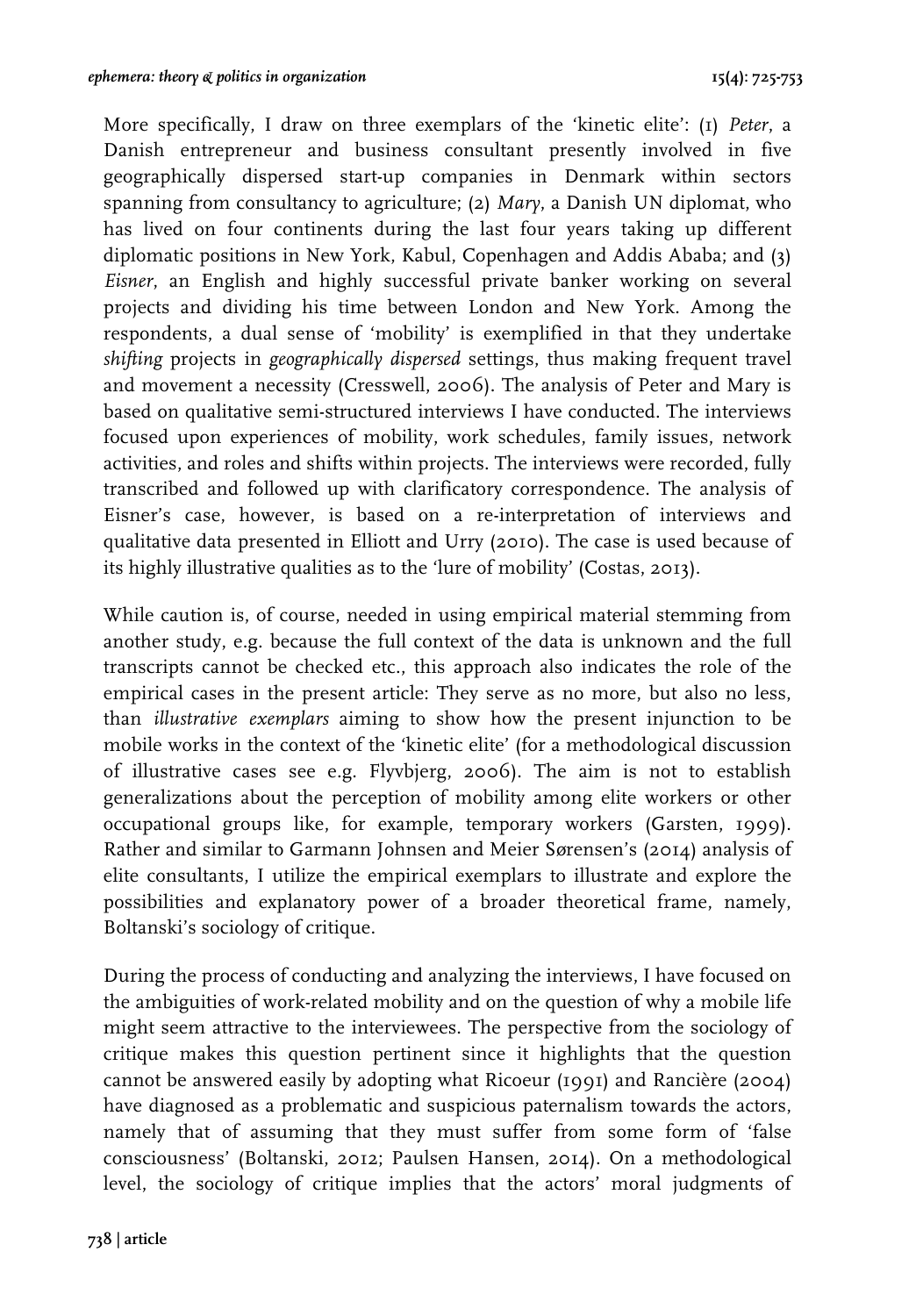attractiveness, greatness and justice cannot be dismissed as simple ideological distortions. Instead, one should devote serious attention to the type of moral vocabulary that they use in justifying their mobile way of working. In the empirical analysis, I thus pay special attention to the way in which Mary, Peter and Eisner articulate a reflexive awareness of conflicting demands of their working lives and how they justify being constantly on the move. In the subsequent discussion, I link the empirical insights to broader theoretical concerns. Specifically, I will apply the concept of a projective order of worth to discuss the morality inherent to the imperative of being mobile.

# **Empirical analysis**

The empirical cases Mary, Peter and Eisner, belong to different professions concomitant with different degrees of mobility. While Peter, an entrepreneur and business consultant, is usually 'on the road', Mary's work as an international diplomat takes her from continent to continent. What ties them together, however, is not only the trait typical for the elite class to which they belong – namely, the absence of a fixed workplace and their work on several projects – but also a reflexive articulation of their mobility as containing both drawbacks and an attractive side. As previously indicated, the empirical analysis of the cases of Mary, Peter and Eisner focuses on this ambiguous experience of mobility and on the question of why a constantly mobile life might seem attractive.

Peter, for instance, articulates a clear sense of the possible drawbacks and conflicting demands of his mobile life. Currently in his early 40s, Peter is hired as a business consultant at a branch of a prominent Scandinavian investment firm, but he also simultaneously devotes himself to new startup companies and business projects in various parts of Denmark. With reference to his family and his engagement in multiple geographically dispersed projects and business ventures, Peter articulates the following potential drawback:

My greatest challenge is to define when I am working and when I am not working. It is a challenge, since I can work on the train, here [at the investment firm], at the countryside or at home.

Peter is well aware of the challenges pertaining to the stressfulness of his work and the possible lines of critique that can be raised against his way of working. Nevertheless, Peter seems to incorporate this critique into an explanation of why his way of working is attractive and even worth demanding:

You need to be mobile and flexible in order to adapt to the growing amount of changes that characterize business life, but some people can't handle it. Some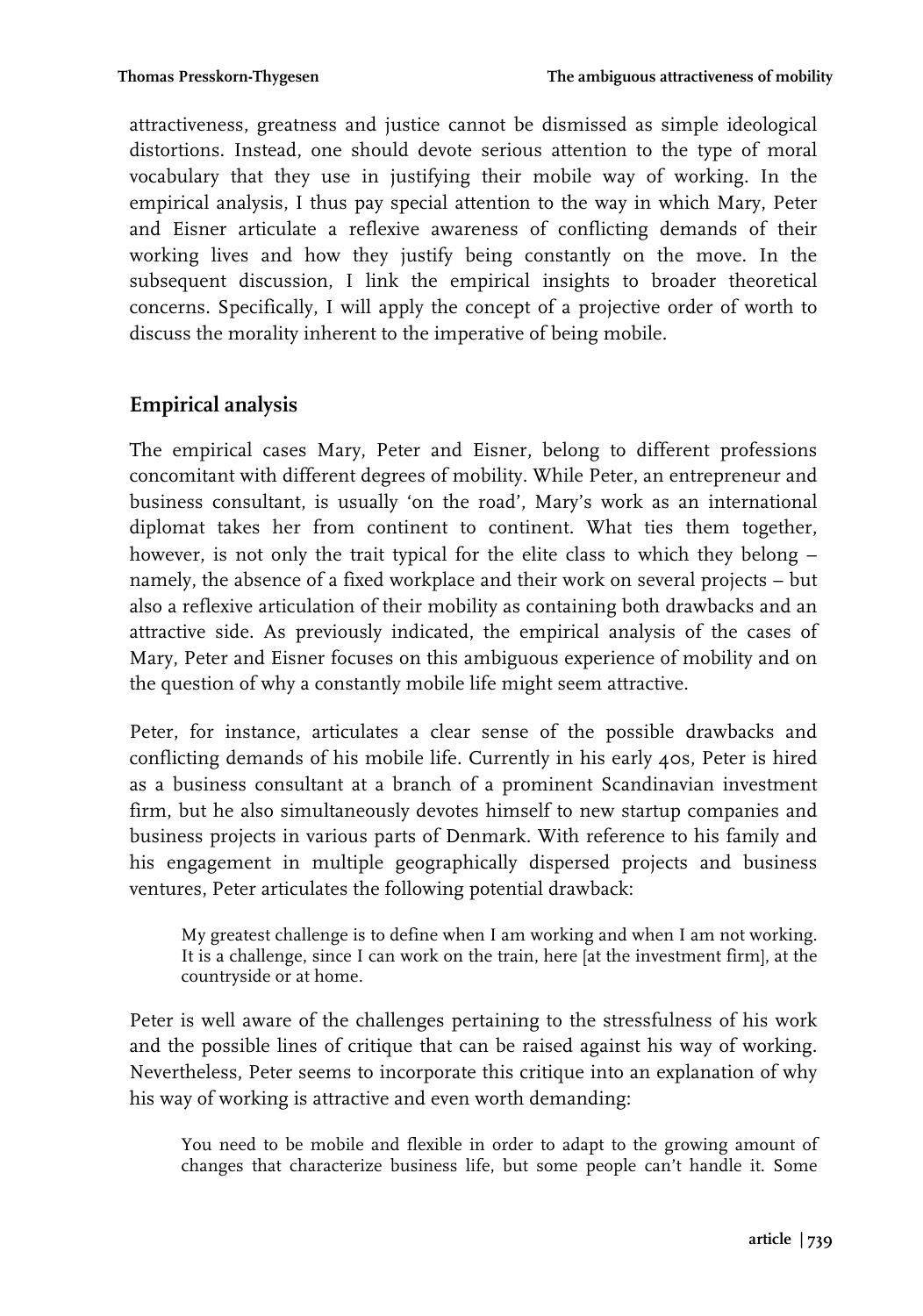people don't have flexible muscles, and so their muscles cramp. But I can handle it. And I wouldn't live without it. I consciously look for variation.

Asked about the relative job insecurity of a working life consisting of multiple projects, Peter acknowledges a certain degree of insecurity, but reverses the potential line of critique by stating that he has always regarded his wife's steady source of income as a nurse as 'much more insecure', since while she could be laid off at any moment, he will always have several projects and partners to rely on.

In a similar manner, Mary, an international diplomat in her mid-30s who is married but without children, acknowledges the ambivalences involved in moving from continent to continent for diplomatic posts at foreign embassies. She admits that other people have often found her nomadic life somewhat bizarre; nonetheless, she states that:

What above all characterizes this sort of mobile life is that the border for what is 'normal' is moved. The sort of border for what you just do without finding it weird. When I tell of my plans, other people often say: 'Alright, that sounds nuts' [laughs]. But I'll just do it. I'll just throw myself into it. Conversely, other people often have a routinized everyday life of exactly the sort that I try to avoid.

Mary, furthermore, articulates mobility as a necessity in acquiring 'the right partners' and justifies the often stressful absence of an ordinary 9 to 5 working day with reference to a mutually beneficial connection between mobility and networking:

It's just more attractive to be abroad. You get a larger network and I live off having a large network. It [work in diplomacy] is a system in which access to people and information is essential. And that's also why it is impossible to have a 9 to 5 working day. If there is a late night reception in New York with some interesting people, you show up. You have to be able to work at all times, because other people also work at all times. On the other hand, this is also the interesting thing about meeting new people. Everyone's performance is optimized by having good partners.

Like Peter, however, she also emphasizes the pressure concomitant with workrelated mobility. In particular, she mentions living without the comforts of 'routine' and the safety remaining 'bound to one place'. Mary describes the characteristics of someone not fit for her job in the following way:

A person who likes routine and to stay in one place does not fit in. A person, who likes to work one case at a time. Someone who likes to have fixed goals. Persons who prefer to co-operate with a fixed set of people. That would be my personal impression of someone who would not be able to make it.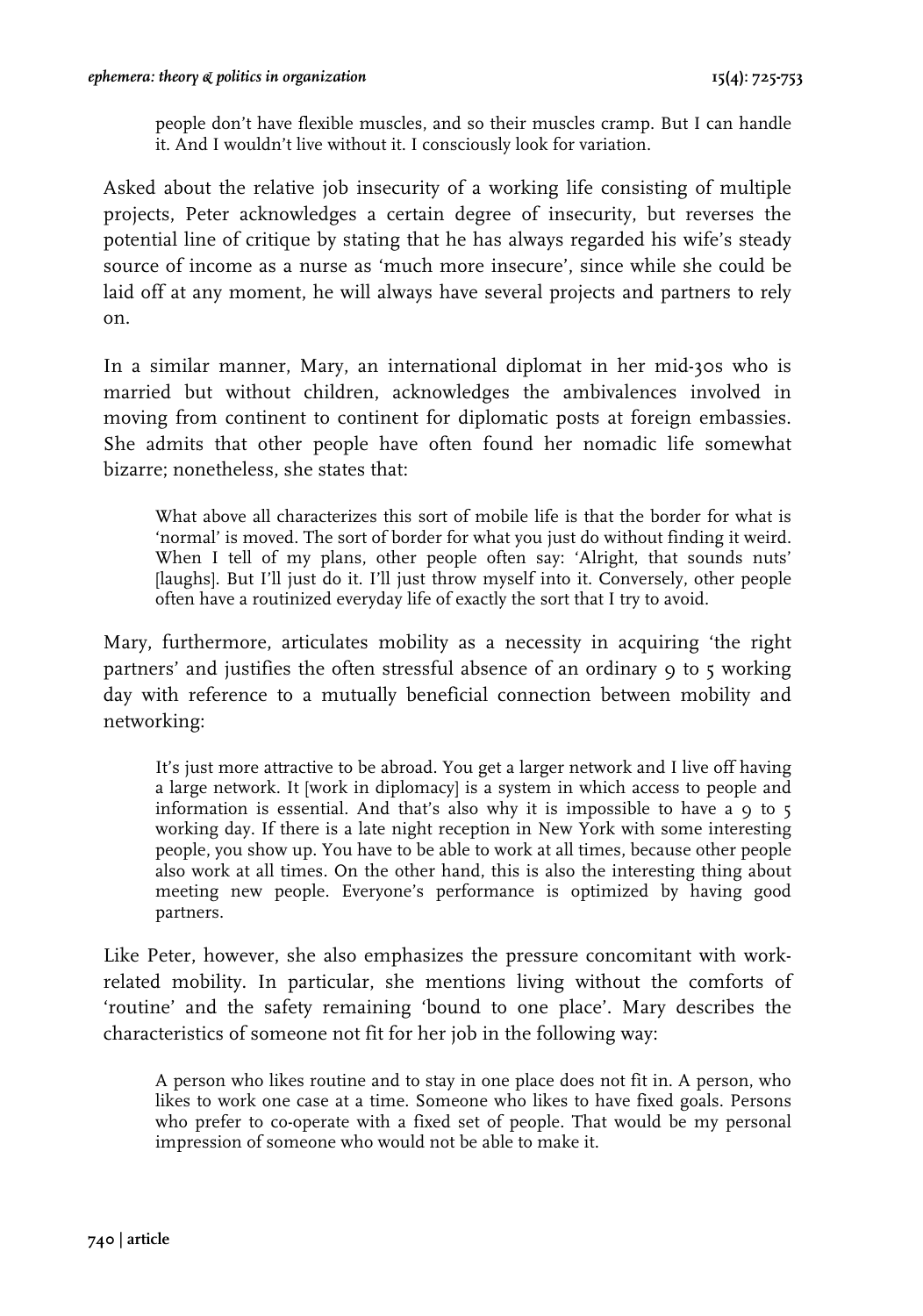In the case of Peter and Mary, mobility is articulated as an often problematic imperative, but as one which is nevertheless rewarding and worth living up to. The ability to meet this imperative is articulated as 'marking' them as a particular sort of individual, and in both cases the justification in response to critique is that mobility provides flexibility and allows avoiding routine. While Peter acknowledges certain challenges of simultaneous involvements in geographically dispersed firms resulting in the fact that 'there is no such thing as a typical working week', he still claims to 'thrive on complexity and chaos'. Mary goes on to praise mobility – in the dual sense of shifting tasks and frequent travels – in similar terms:

It [mobility] gives you the feeling of having challenged yourself. Of constantly gaining new insight. Of having widened your horizon. It is incredibly inspiring. Perhaps it is the experience of freedom. I don't know. But it frees you from routines and provides new opportunities.

Such a portrayal of mobility is consistent with how mobility is presented in Elliot and Urry's (2010) work. One of their main empirical cases, Eisner, is a successful English banker and consultant in his 40s with teenage children. He has a wideranging background and holds multiple positions. Currently he is hired for a project in the London branch of an investment bank. His presence at the bank's New York branch is, however, also required several times a month, and he also travels to do consultancy work for clients he acquired in his previous jobs (*ibid.*: 70-71). Eisner sketches a normal day in the following way:

Usually, I am up at around five in morning and at the office by six thirty. I meet with clients throughout the day, which more often than not involves email and phone calls – unless I am meeting a client for lunch. I go home at about seven, have dinner and try to find some time to talk on the phone with my teenage daughter – who is at a boarding school. Then it's back to paperwork and late night conference calls. (Elliott and Urry, 2010: 71)

As noted by Elliot and Urry, it seems that Eisner hardly experiences the physical mobility of bankers' intercontinental travels and everyday working practices as burdensome. A lack of immediately noticing and/or experiencing travel is also reflected in an account given by Mary. Yet she acknowledges that travelling can also lead to a sense of ambivalence and confusion:

Very seldom, I get these moments of confusion where I can't really remember what country I'm in, what the currency is and so forth. But normally, travelling is hardly experienced as anything extraordinary. It has to be more and more extreme for you to register it as 'something'.

When Georg Simmel (1976 [1903]) wrote on the new hectic metropolitan life a century ago, travels by train or car were still experienced in 'isolation' as unique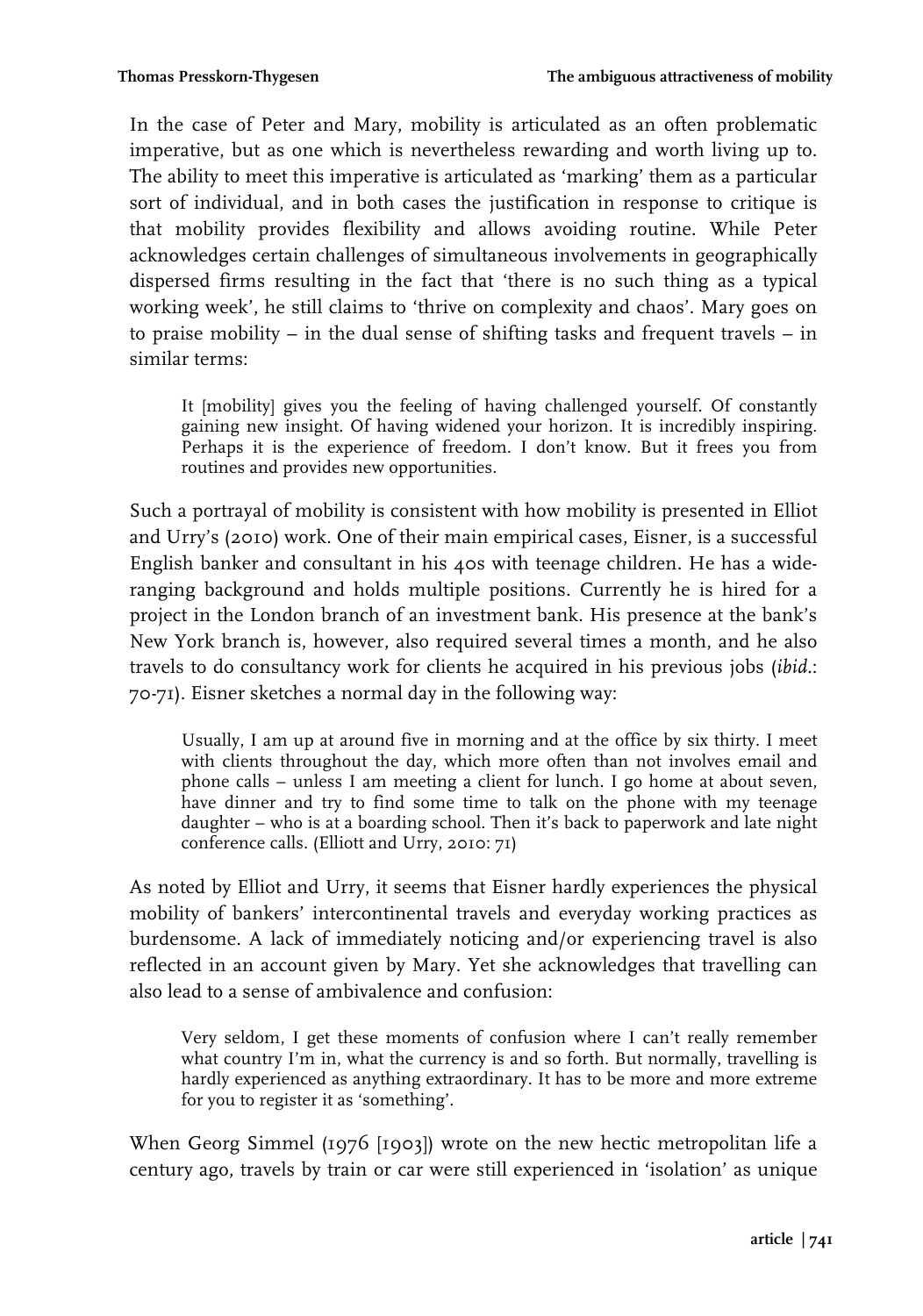events, while travelling by plane hardly stands out for Mary or Eisner (Elliott and Urry, 2010: 60). Eisner articulates mobility with reference to 'short-term projects, business on the move' and adds that he, like Mary and Peter, flourishes on 'complexity' (*ibid.*: 70). As Eisner points out, his main talent is making shifts among places and projects seem easy. Whether acting as an expert on real estate, a networker or as an invest banker, his talent is 'to make any contradictions between these roles appear untroubling' (*ibid.*: 73). Urry and Elliot note that there is an 'attractive, indeed seductive' quality to Eisner's way of working and Eisner himself confides that his lifestyle is the envy of friends and acquaintances. But, what makes such a way of working attractive and what, apart from the obvious economic benefits, would make such a mobile and fast-paced life 'high status' and worthy of both envy and desire? Mary appreciates the economic benefits of 'moving around', but simultaneously emphasizes the necessity of 'liking mobility' and finding it attractive in its own right:

It used to be economically attractive to be placed abroad as a diplomat. But it is not that advantageous any more. Now you have to do it [being mobile] because you like it. But, it *will* tend to further your career.

In the following discussion, I will apply the notion of the order of worth to the evaluations of work-related mobility evoked in the three exemplars of the 'kinetic elite'. This allows me to explore and discuss why and in what sense mobility currently appears as an attractive sign of worthiness.

## **Discussion**

Ibarro et al. (2006: 52) have argued that ethics and morality in organizations cannot adequately be conceptualized as something that is *controlled* by management. It must also be seen as taking the form of a demand posed to management. Following this general suggestion, it could be contended that a key to understanding mobility as incarnating a form of morality in high-end working lives would be to appreciate how mobility is not just a demand imposed on employees from management, but equally a demand posed *by* the employees. As pointed out by Costas et al. (2013: 16), the presence of such a demand can easily be missed in analyses of the many pitfalls of projective forms of organizing referring, for instance, to the issue of relative job insecurity (Hassard et al., 2012), the difficulties of maintaining a proper work-life balance (Raastrup Kristensen, 2010), or the emotional stress of being constantly on the move (Pedersen, 2008). Despite all these 'real' material problems, mobility and the constant engagement with multiple networks seem to be experienced as an attractive state (Costas, 2013; Garsten, 2008: 50).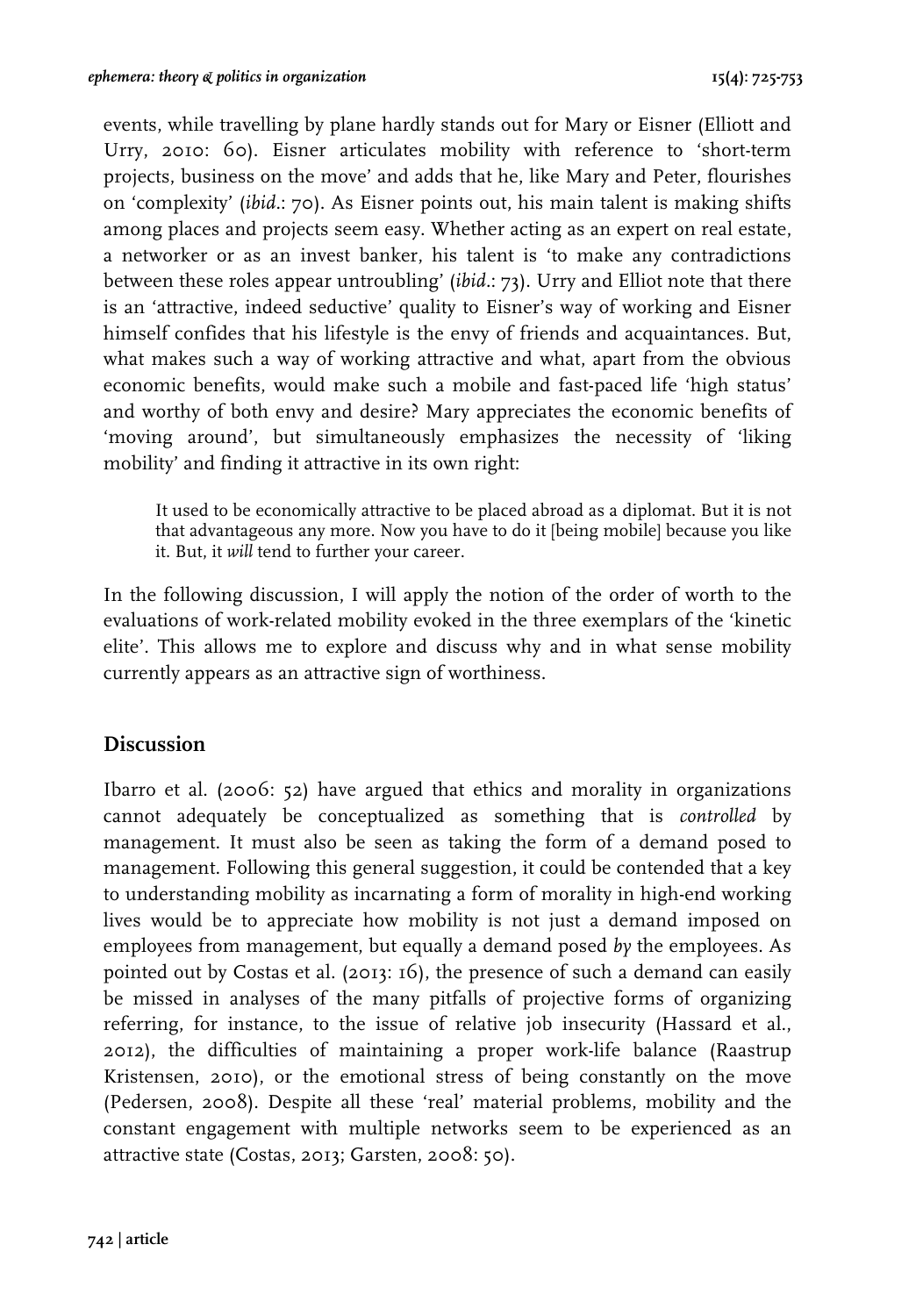In relating work-related mobility to economic benefits, Mary's above-quoted account seems to indicate precisely that mobility is both an attractive end in itself ('you do it because you like it') *and* a means to an end ('it *will* tend to further your career'). This duality corresponds to a point from Boltanski's pragmatic sociology that bridges the divide between economic value and moral values: Even forms of economic organization must, in order to be motivating and attractive, be able to engage its actors by convincing them that they contribute, at least potentially, to a common good (Boltanski and Thévenot, 2006 [1991]). This is the basic role fulfilled by the work ethic associated with the projective order of worth (Boltanski and Chiapello, 2005).

As indicated earlier, an order of worth contains a specification of value, a determination of worthy individuals and a moral grammar for the evaluation of actions. Phrased more formally, the order of worth model requires a *basic equality* among the actors, which does not exclude differences, but rather enables a meritocratic scale of *justified differences* among the actors. Specific persons cannot, a priori, be deemed worthy, but as a result of their *activity* worthy and unworthy persons can be distinguished from each other by means of various *tests*. Everyone can gain access to worthiness, in principle, but certain *investments* are required. Since such investments and efforts seemingly work towards a common good, it is not considered unjust for some people to have greater worth [*grandeur*] than others (Albertsen, 2008; Boltanski and Thévenot, 1991).

Mary, Peter and Eisner's mobility practices are conditioned by their involvement in multiple, geographically dispersed projects – and within the projective order of worth, the basic form of *activity* that differentiates worthy or great persons from those of lesser worth and greatness is precisely that of project work. Unlike other schemes of evaluation, such as those analyzed under the heading of the industrial order of worth (cf. Boltanski and Thévenot, 2006 [1991]: 118-124), this form of activity goes beyond stable waged work. The notion of a project blurs the dichotomies of stable/unstable activity, waged/non-waged work and, as pointed out in a study by Beyes and Krempl (2011), in some cases, it even transcends the opposition of work versus non-work. One could, however, argue that there are also traces of the inspirational order of worth (cf. Boltanski and Thévenot, 2006 [1991]: 83-90) in the accounts given by the three respondents. Most clearly exhibited in theological ideas of revelation, the inspirational order of worth is a moral frame of reference that places emphasis on 'imaginative' individuals who have received a kind of 'spiritual' revelation, and as such it evaluates worthiness and attractiveness in terms of achieving inspiration and insight. In Mary's account of mobility as being 'incredibly inspiring' and engendering an experience of 'gaining new insight' one can e.g. see elements of such a vocabulary in play. Nevertheless, and in contrast to the inspirational order of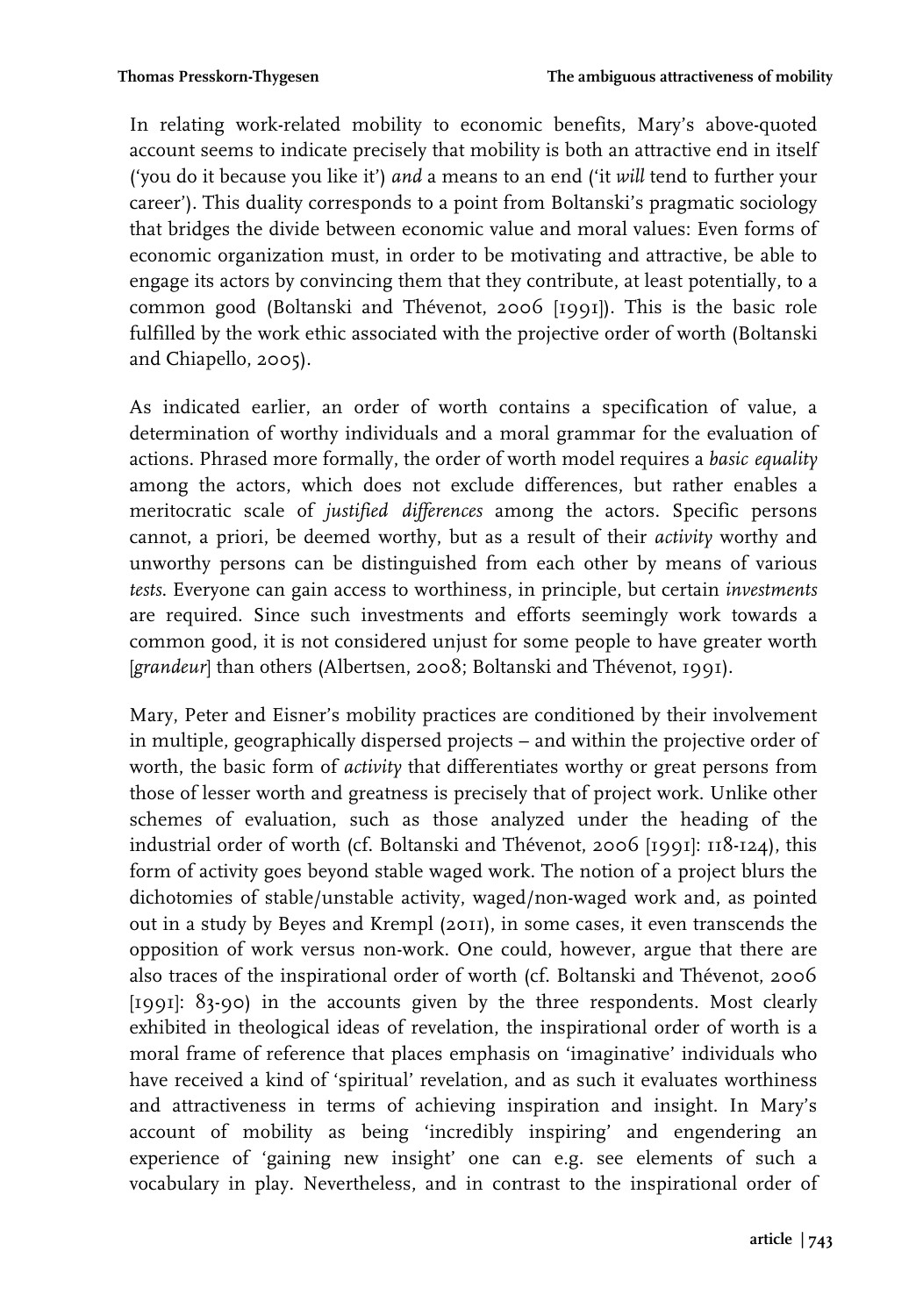worth, what is practiced and articulated in the case of Mary, Peter and Eisner is not a moral set of values aimed at a life of spiritual contemplation. On the contrary, and as exemplified by Peter's diverse portfolio of projects, activity and variation are encouraged regardless of whether it concerns waged work, unstable consultancy work, involvement in politics or charitable work. As Boltanski and Chiapello (2005: 111) note, the moral grammar of a 'project' is broad: opening a business and closing a business are equally projects. They can all be undertaken with the same sense of heroism.

Within the projective order of worth, this secures a *basic equality* among actors. If a project can be almost anything, almost everyone can engage in a project. It is, however, crucial never to stick to just one project: One must always be adaptable, versatile, mobile and engaged on multiple fronts. As pointed out by, for instance, Chertkovskaya et al. (2013), constantly shifting projects in today's knowledge work is not exclusively experienced as risk taking, but also as a way of increasing one's employability. This point is also seized by Peter who states that he regards his wife's position as a nurse as 'much more insecure' than his – while she could be laid off, he will always have several overlapping projects to rely on.

Being mobile in the sense of successfully making the passage from one project to the next is of vital importance in evaluating claims of worth within the projective order of worth. If one conceives of social organization as if it were the scene of a trial where competent actors can legitimately make claims and challenge each other (Boltanski, 2013: 46), then the insecure passage from one project to the next functions as a *test* of the actors' pretensions to greatness (cf. Boltanski, 2002: 384; de Cock and Nyberg, forthcoming). You may be able to 'talk the talk' of being mobile, but the *test* of worthiness is if you manage to successfully pass from one project to another and thus be actually and continually engaged in several projects. When trying to explicate the morality and sense of justice inherent to the projective order of worth, it is important to note that a multiplicity of engagements cannot only serve as a personal 'asset' that potentially increases employability (having a broad and flexible portfolio of activities means never having to start from scratch), but also as something that works, at least with some plausibility, towards the common good. Being engaged in multiple projects means that the benefits of one's activities are spread out: one shares information, spreads the generation of profit, inspires others and exemplifies, by these means, the importance of *investing* in networking activities. Worthy individuals are distinguished from less worthy by their investments, that is, by 'sacrifices' that are made with the aim of contributing to common benefit (Thévenot, 1984). Sacrificing, for instance, the predictable safety of a  $\circ$  to  $\circ$  working day is then again part of what justifies the relative benefits of being mobile. To apply the language of investment, the privileges of worthy individuals are 'counter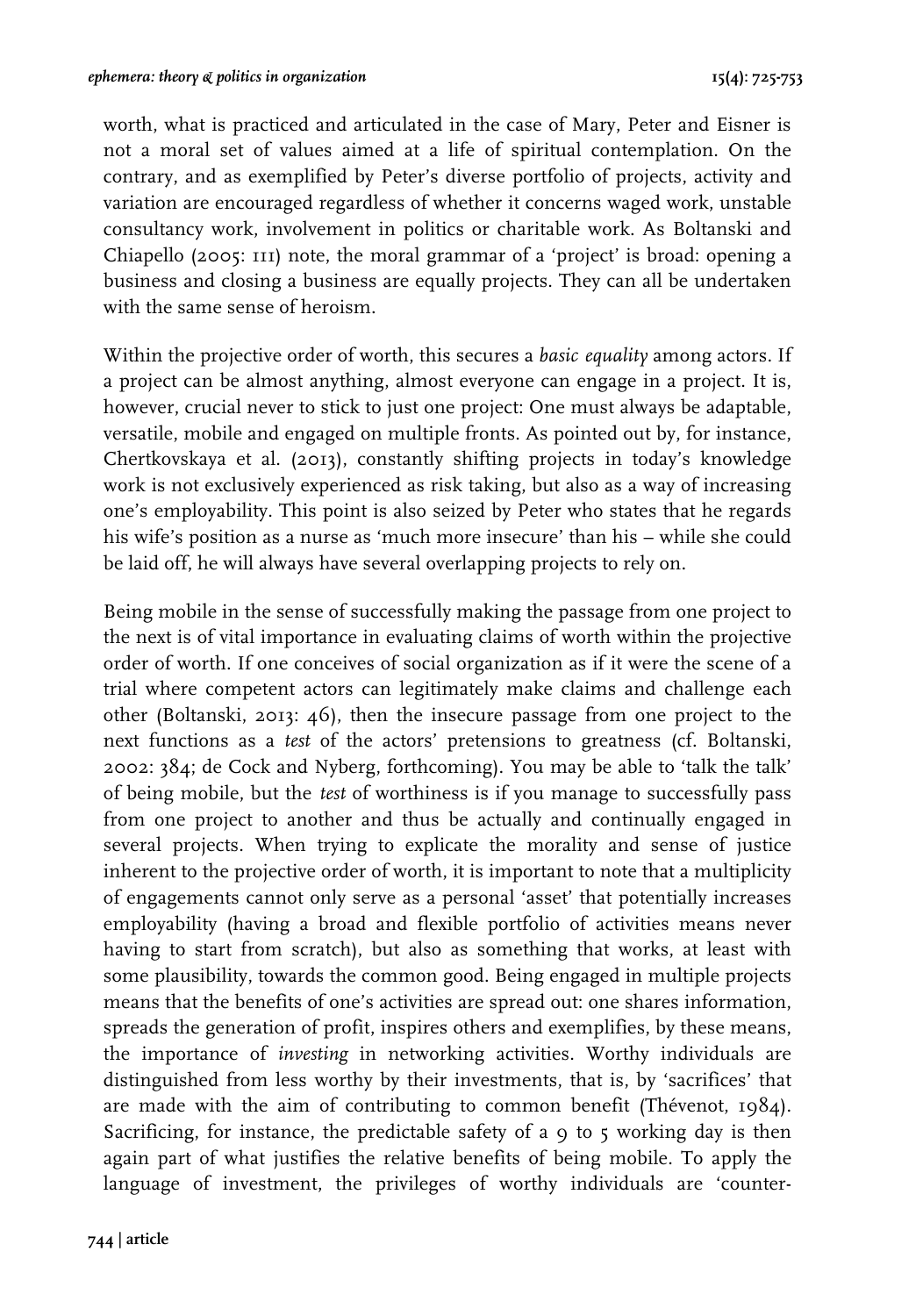balanced' by their burdens (cf. Boltanski and Thévenot, 2006: 142). As also indicated by Boltanski and Chiapello (2005: 115-9), the benefits are not exclusively conceived of as personal; a large network is a personal asset in terms of receiving relevant information, but also an outlet for one's activities to work towards a common good. As Mary emphasized in her explanation of the apparent necessity of attending late night receptions in New York, 'everyone's performance is optimized by having good partners', and since 'access to people and information is essential' that is 'also why it is impossible to have a  $\circ$  to  $\circ$ working day.'

As suggested by Boltanski's pragmatic sociology, the connection to a common good is the key to the meritocratic and thus *justified* greatness of professionals like Eisner, Mary and Peter. At the lower end of the meritocratic scale in the projective order of worth, we find people who are immobile in the sense of being rooted in routine and sometimes bound to one place. As Mary states, a person who 'likes routine and to stay in one place does not fit in'. This is also emphasized by Peter who argues that a person with a preference for routine would not be able 'to make it'. Here the ability to handle the pressure of being mobile seems to be articulated as a moral accomplishment that differentiates oneself from those who are 'not able to make it'; or, to put it in Peter's words, those 'without flexible muscles'.

Conversely and at the very top of the meritocratic scale, we find professionals like Eisner, who claim the ability to easily make transitions between places and contexts to be their main talent. If the description of Eisner can be taken at face value, then his qualities seem like a mirror of the 'nomadic theology' inherent to today's conception of mobility. Put differently, Eisner appears as an almost exact incarnation of the 'ideal man' of the projective order of worth:

His [the ideal man's] principal quality is his mobility, his ability to move around without letting himself be impeded by boundaries, whether geographical or derived from professional or cultural affiliations, by hierarchical distances, by differences of status, role, origin, group, and to establish personal contact with other actors, who are often far removed socially or spatially. (Boltanski and Chiapello, 2005: 79)

As indicated by the framework behind the sociology of critique, the use of a meritocratic scale is, however, not merely to indicate an attractive position – it can just as easily be an instrument of critique. If certain organizational or societal structures prevent the mobility and flexibility of individuals, they thereby hinder possible ascendancy to greatness, and legitimate claims against such structures can be made. That is to say, the projective order of worth does not only serve to justify the greatness of certain individuals; it also motivates and serves as the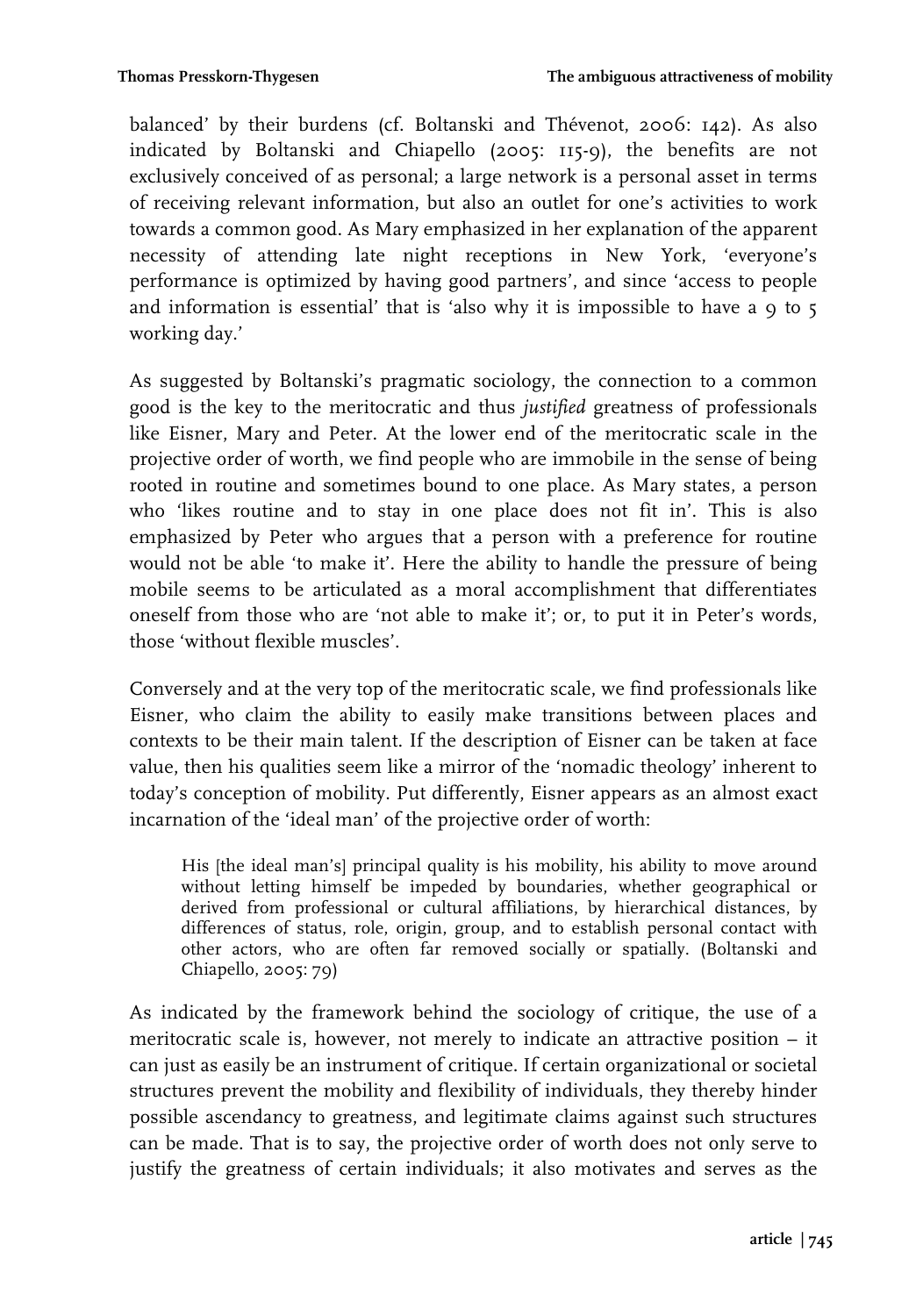foundation of a *demand* for an increased mobility. While Mary and Peter do not convey the impression of a frictionless 'cosmopolitan life' (Beck, 2006) they, however, articulate a commitment and even a demand for the kind of flexibility that their work-related mobility implies and reflects. As a final remark, one could therefore utilize Koselleck's (1995) vocabulary to say that the concept of mobility seems itself to have become a 'concept of movement' [*Bewegungsbegriffe*]; that is, a concept which offers an attractive promise to actors, thus moving and motivating them in certain ways despite their awareness that this promise might continually fail its unproblematic fulfillment.<sup>3</sup> In summary, the projective order of worth and its explication of this promise add to the clarification of how mobility functions as a motivating and normatively tainted category in today's world of organizing. In this way, it indicates an explanation of the in itself remarkable fact that the word 'mobilization' has become another word for 'motivation' within currently prevalent discourses of management and work.

# **Conclusion**

In this article, I have aimed to show that the theoretical framework of Boltanski's sociology of critique offers a fruitful perspective on work-related mobility and provides a conceptualization of mobility that allows us to indicate and analyze some of the much called for connections between mobility as a moral *and* a socio-economic phenomenon (Cresswell, 2006; Sheller, 2011). As many commentators have noticed (e.g. Bærenholdt, 2013; Sheller, 2011; Urry, 2007), the literature on mobility has often tended towards being caught in a false alternative between celebratory accounts that characterize new forms of mobility as enabling an unprecedented form of 'nomadic freedom', and pessimistic evaluations that characterize new forms of mobility as embodying a renewed form of exploitation. As I have argued in the theoretical exposition of Boltanski's work with Thévenot (2006 [1991]) as well as Chiapello (2005), the sociology of critique and its breaking of 'Parson's Pact' offer a perspective that goes beyond such 'false alternatives'. On the one hand, it offers an analytical frame that allows us to historicize the conditions of mobility and to investigate its material and economic prerequisites, while on the other hand it offers an empirically sensitive framework that does not lose sight of the sense in which the ideal of mobility inherent to projective forms of work has genuine appeal to the actors engaged in it.

!!!!!!!!!!!!!!!!!!!!!!!!!!!!!!!!!!!!!!!!!!!!!!!!!!!!!!!

<sup>3</sup> For Koselleck (1995), such promissory content is constitutive of the linguistic items belonging to the modern political and moral vocabulary and thus of concepts like 'equality' or 'freedom'. These are concepts [*Begriffe*] which motivate and move actors [*Bewegungsbegriffe*] by being promises or pre-conceptions [*Vorgriffe*] of a desirable future, which may yet fail to realize itself and, therefore, has to be demanded.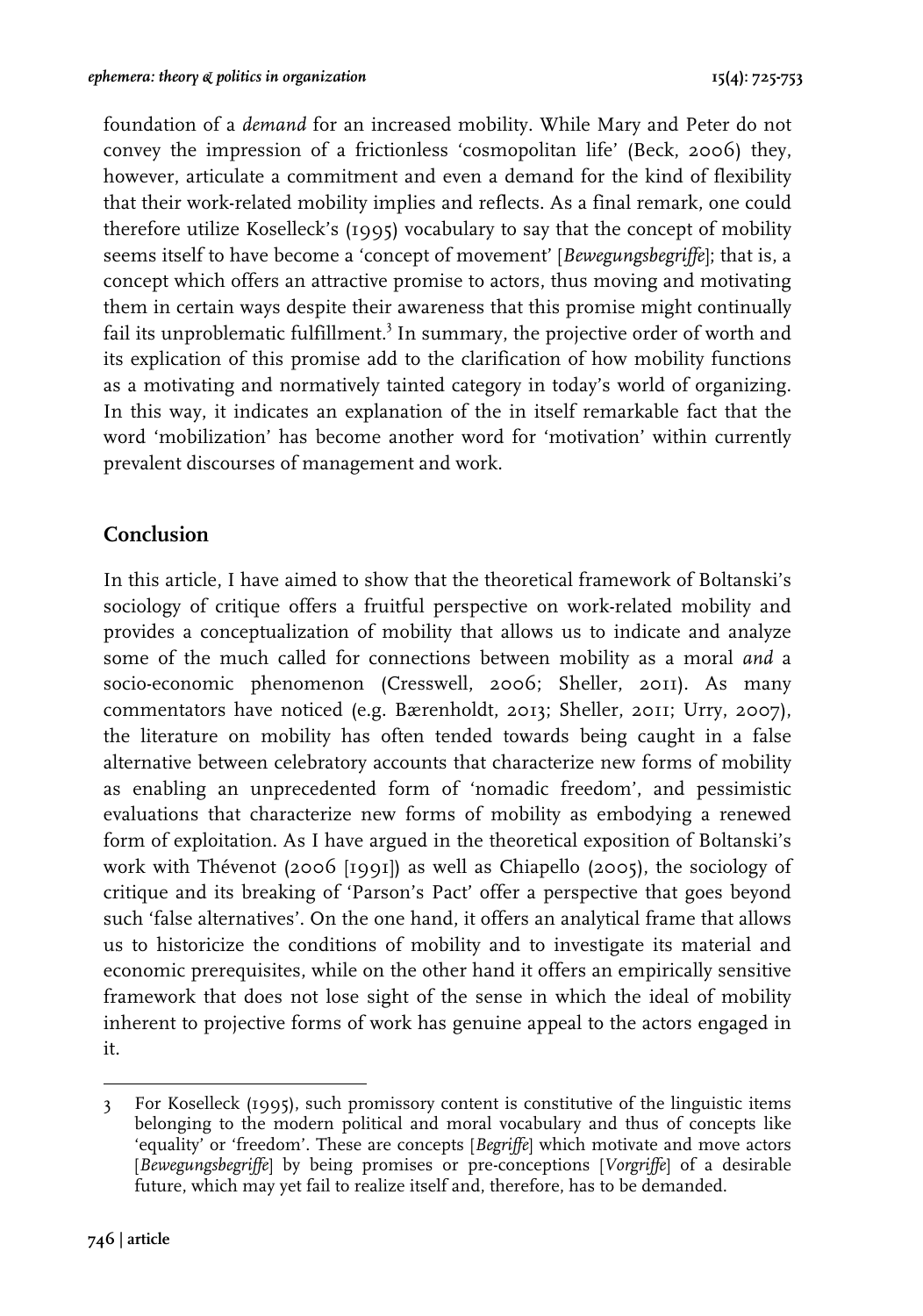The necessity of going beyond 'false alternatives' in the analysis of mobility is, furthermore, stressed by the article's empirical illustrations of how the moral imperative of mobility works in the specific context of the 'kinetic elite'. As noted by Costas (2013), many studies of this elite group of workers have tended towards a depiction of the group as living frictionless cosmopolitan lives. In short, they have been constructed as 'postmodern surfers', to use Grey's (2002) popular metaphor. In contrast to such a one-sided depiction, the empirical cases analyzed in this article suggest a more nuanced picture in which work-related mobility emerges as a challenging and sometimes problematic imperative. Nevertheless, the empirical exemplars also present mobility as a rewarding imperative that is worth living up to. In aiming to explain this appeal of mobility, I have utilized Boltanski and Chiapello's (2005) notion of a projective order of worth to show how the mobile lives of professionals like Mary, Peter and Eisner can be related to the norms, ideals and the sense of worth inherent to this order.

In spite of emphasizing a moral aspect integrative to the forms of mobility found in the 'kinetic elite', it is important to note that the perspective suggested here does not entail an appraisal of mobility. To use Boltanski's own example, the analysis of the flexible normative foundations of capitalism ought to cure us, once and for all, from the view that the young trendy designer, who divides her time between the art galleries of Berlin, London and New York, is a sort of quasisubversive hero undermining capitalism (Boltanski, 2004). On the contrary, and as already suggested by the fable of mobility from the *Book of Exodus* stated at the beginning of this article, the mobility of the 'kinetic elite' is often problematically conditioned by the immobility or forced mobility of others (Bauman, 1998, 2007).

In summary, this article has used the perspective of the sociology of critique and applied the order of worth model to argue that taking account of the moral appeal of mobility and its promises of greatness is a condition for posing the important question of the attractiveness of being mobile in the context of today's 'kinetic elite'. In several respects, this elite group – among others composed of mobile consultants, bankers and diplomats – seems emblematic of the qualitative transformations that characterize the knowledge-intensive sectors of the present economy. Rather than a mere idle cog or a symptom of some form of false consciousness, the moral injunction to be mobile, flexible and constantly on the move must be seen as a key driver of the qualitative transformations that characterize these sectors and contemporary capitalism more generally.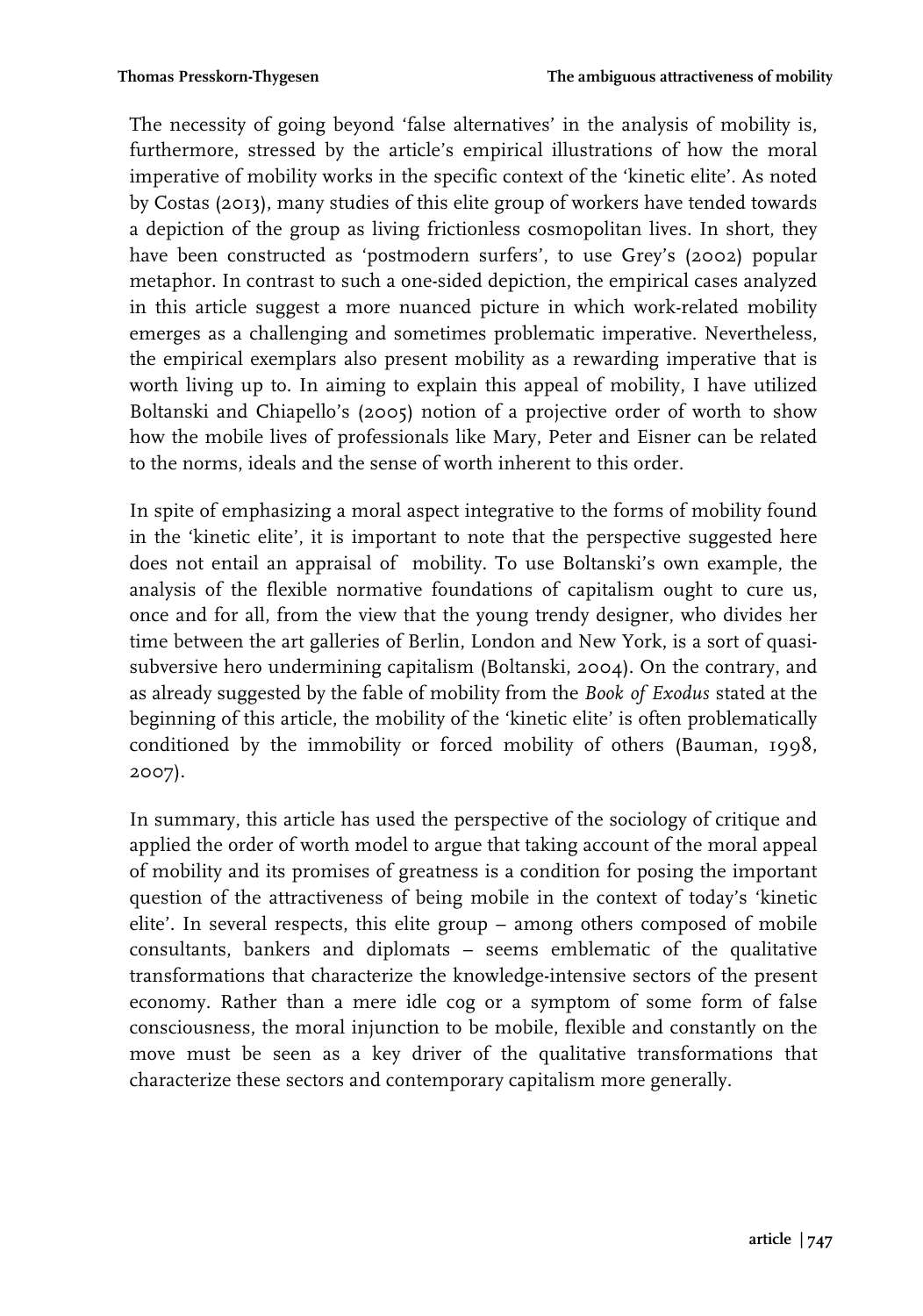# **references**

Adey, P. (2009) *Mobility*. New York: Routledge.

- Albertsen, N. (2008) 'Retfærdiggørelse, ideologi & kritik', *Dansk Sociologi*, 19(2): 66-84.
- Alvesson, M. and H. Willmott (1992) *Critical management studies*. London: Sage.
- Alvesson, M. (2003) 'Beyond neopositivists, romantics, and localists: A reflexive approach to interviews in organizational research', *The Academy of Management Review*, 28(1): 13-33.
- Arthur, M.B. and D.M. Rousseau (1996) *The boundaryless career: A new employment principle for a new organizational era*. New York: Oxford University Press.
- Augé, M. (1995) *Non-places: Introduction to an anthropology of supermodernity*. London: Verso.
- Bærenholdt, J.O. (2013) 'Governmobility: The power of mobility', *Mobilities*, 8(1): 20-34.
- Bauman, Z. (1998) *Globalization: The human consequences*. Cambridge: Polity.
- Bauman, Z. (2007) *Liquid Times: Living an age of uncertainty*. London: Wiley.
- Beck, U. (2006) *The cosmopolitan vision*. Cambridge: Polity Press.
- Beverungen, A., A. Murtola and G. Schwartz (eds.) (2013) 'The communism of capital?', *ephemera*, 13(3): 483-495.
- Beyes, T. and S. Krempl (2011) 'Work = work = work: In defense of play', *ephemera*, 11(4): 466-81.
- Böhm, S., C. Jones, C. Land and M. Paterson (eds.) (2006) *Against automobility*. London: Wiley-Blackwell.
- Boltanski, L. (2002) 'Nécessité et justification', *Revue Économique*, 53(2): 275-315.
- Boltanski, L. (2004) 'Entretien avec Luc Boltanski: Une sociologie toujours mise à l'épreuve'. [http://www.ethnographiques.org/2004/Blondeau,Sevin]
- Boltanski, L. (2011a) *On critique: A sociology of emancipation*. Cambridge: Polity Press.
- Boltanski, L. (2011b) 'An interview with Luc Boltanski: Criticism and the expansion of knowledge', *European Journal of Social Theory* 14(3): 361-81.
- Boltanski, L. (2012 [1990]) *Love and justice as competences*. Cambridge: Polity Press.
- Boltanski, L. (2013) 'A journey through French-style critique', in P. du Gay and G. Morgan (eds.) *New spirits of capitalism?* Oxford: Oxford University Press.
- Boltanski, L. (2014) *Mysteries and conspiracies: Detective stories, spy novels and the making of modern societies*. Cambridge: Polity Press.
- Boltanski, L. and E. Chiapello (1999) *Le nouvel esprit du capitalisme*. Paris: Gallimard.
- Boltanski, L. and E. Chiapello (2005) *The new spirit of capitalism*. London: Verso.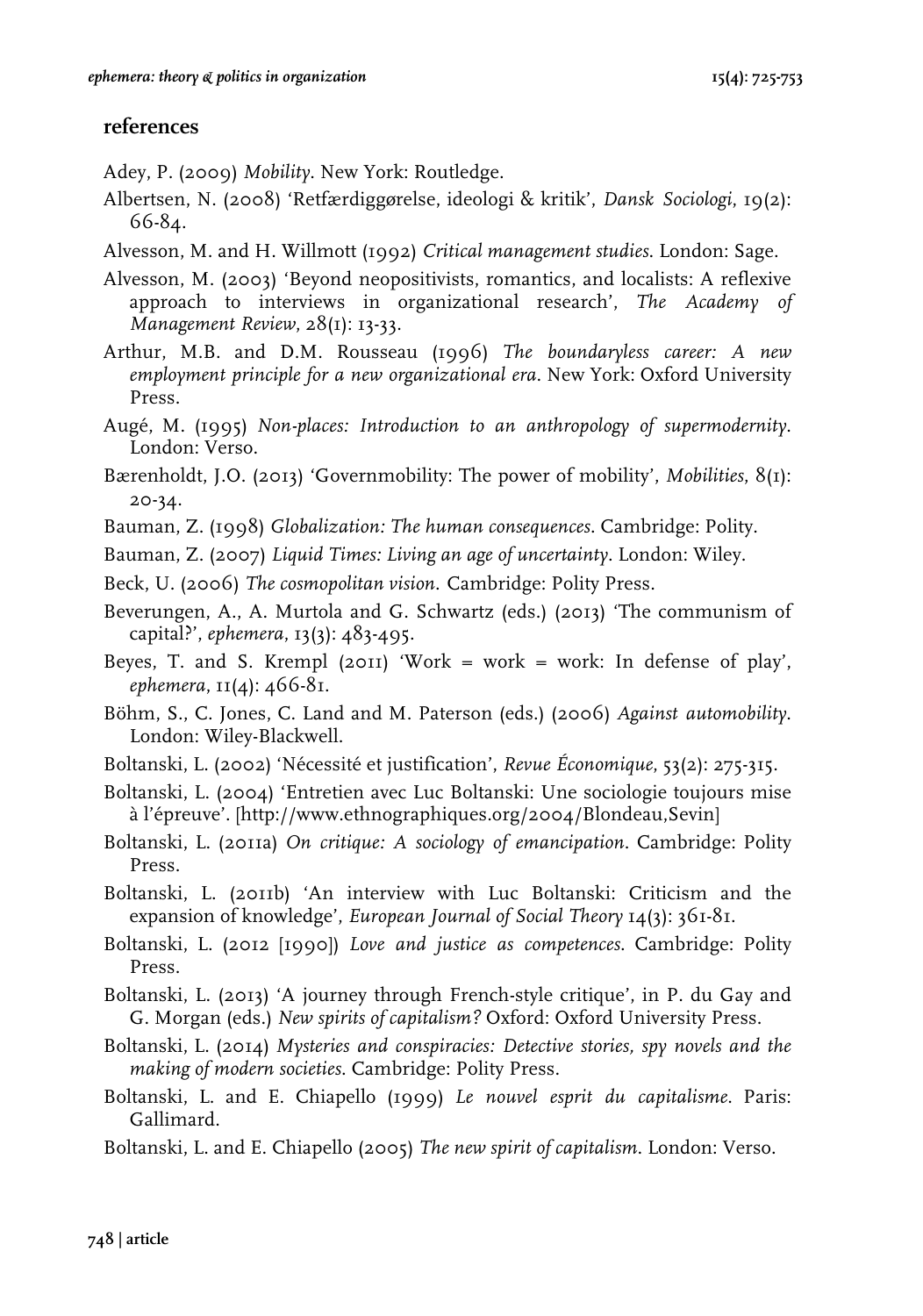- Boltanski, L. and L. Thévenot (1989) *Justesse et justice dans le travail*. Paris: Presses Universitaires de France.
- Boltanski, L. and L. Thévenot (1991) *De la justification.* Paris: Gallimard.
- Boltanski, L. and L. Thévenot (1999) 'The sociology of critical capacity', *European Journal of Social Theory*, 2(3): 359-77.
- Boltanski, L. and L. Thévenot (2006 [1991]) *On justification: Economies of worth*. Princeton: Princeton University Press.
- Boxenbaum, E. (2014) 'Toward a situated stance in organizational institutionalism: Contributions from French pragmatist sociology theory', *Journal of Management Inquiry*, 23(3): 319-23.
- Braverman, H. (1998) *Labor and monopoly capital: The degradation of work in the twentieth century*. New York: NYU Press.
- Büscher, M., J. Urry and K. Witchger (2010) *Mobile methods*. New York: Routledge.
- Callinicos, A. (1991) *Against postmodernism: A marxist critique*. New York: St. Martins Press.
- Castells, M. (1996) *The rise of the network society*. London: Blackwell.
- Chertkovskaya, E., P. Watt, S. Tramer and S. Spoelstra (2013) 'Giving notice to employablity', *ephemera*, 13(4): 701-16.
- Chiapello, E. (2013) 'Capitalism and its criticisms', in P. du Gay and G. Morgan (eds.) *New spirits of capitalism?* Oxford: Oxford University Press.
- Clegg, S., M. Kornberger and C. Rhodes (2007) 'Business ethics as practice', *British Journal of Management*, 18(2): 107-22.
- Cloutier, C. and A. Langley (2013) 'The logic of institutional logics: Insights from French pragmatist sociology', *Journal of Management Inquiry*, 22(4): 360-80.
- Costas, J., S. Ekman, C. Maravelias and S. Spoelstra (2013) 'Roundtable: Free work', *ephemera*, 13(1): 701-16.
- Costas, J. (2013) 'Problematizing mobility: A metaphor of stickiness, non-places and the kinetic elite', *Organization Studies*, 34(10): 1467-1485.
- Cresswell, T. (2006) *On the move: Mobility in the modern western world*. London: Routledge.
- Cresswell, T. and P. Merriman (eds.) (2012) *Geographies of mobilities: Practices, spaces, subjects*. Burlington: Ashgate.
- De Cock, C. and D. Nyberg (2014) 'The possibility of critique under a financialized capitalism: The case of private equity in the United Kingdom', *Organization*, doi: 10.1177/1350508414563526.
- Deleuze, G. (1977) 'Nomad thought', in D.B. Allison (ed.) *The new Nietzsche: Comtempoary styles of interpretation*. Cambridge, MA.: MIT Press.
- Deleuze, G. and F. Guattari (1987) *A thousand plateaus: Capitalism and schizophrenia*. New York: University of Minnesota Press.
- Drucker, P. F. (1992) *Post-capitalist society*. New York: Harper.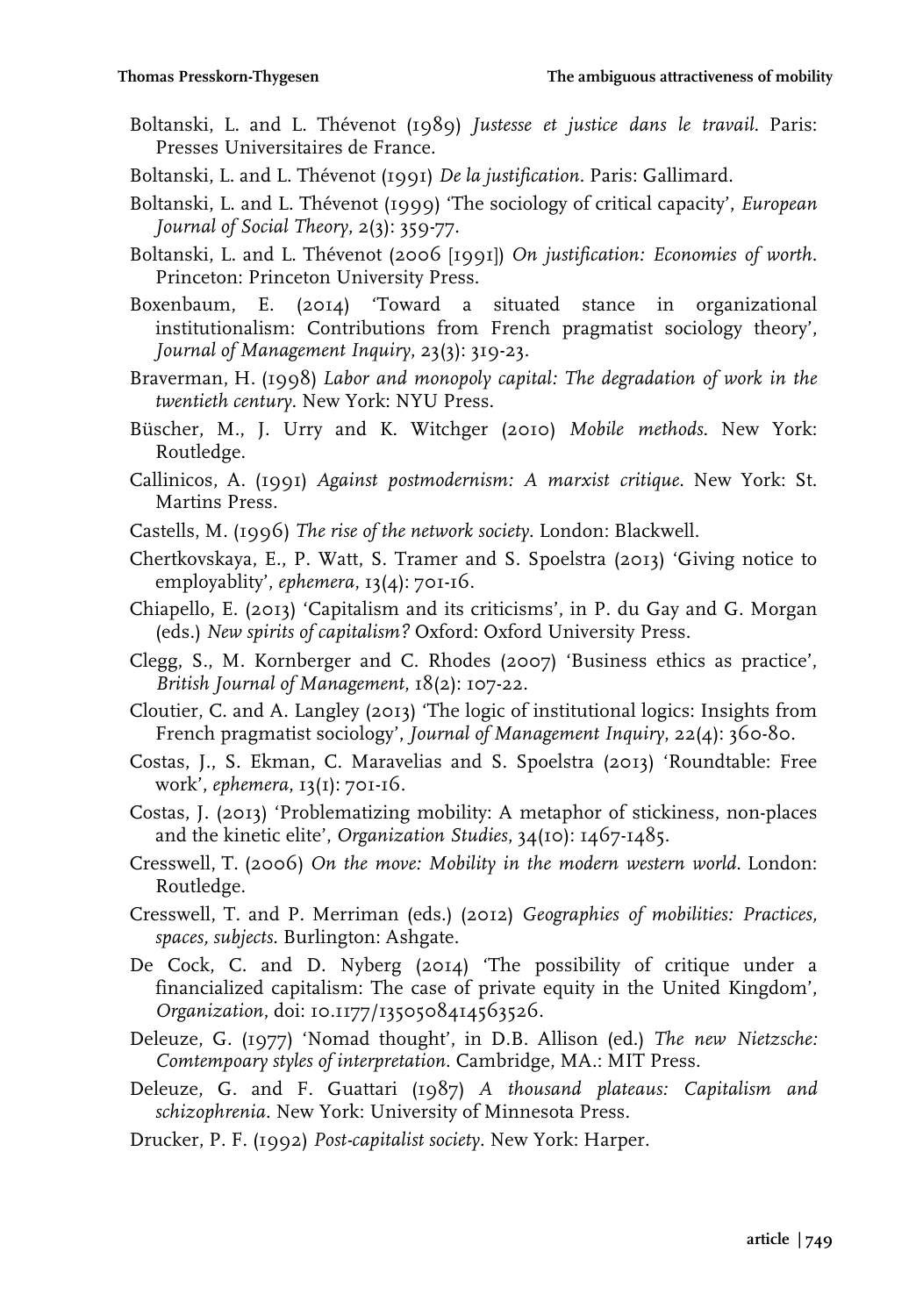- Dyer-Witheford, N., J. Burston and A. Hearn (2010) 'Digital labour: Workers, authors, citizens', *ephemera*, 10(3): 214-24.
- Ekman, S. (2013) 'Authenticity at work: Questioning the new spirit of capitalism from a micro-sociological perspective', in P. du Gay and G. Morgan (eds.) *New spirits of capitalism?* Oxford: Oxford University Press.
- Elliott, A. and J. Urry (2010) *Mobile lives*. London: Routledge.
- Fleming, P. (2009) *Authenticity and the cultural politics of work: New forms of informal control*. Oxford: Oxford University Press.
- Flyvbjerg, B. (2006) 'Five misunderstandings about case-study research', *Qualitative Inquiry*, 12(2): 219-45.
- Foucault, M. (1976) *Histoire de la sexualité 1: La volonté de savoir*. Paris: Gallimard.
- Garmann Johnsen, C. and B. Meier Sørensen (2014) '"It's capitalism on coke!": From temporary to permanent liminality in organization studies', *Culture and Organization*, doi: 10.1080/14759551.2014.901326.
- Garsten, C. (1999) 'Betwixt and between: Tempoary employees as liminal subjects in flexible organizations', *Organization Studies*, 20(4): 601-17.
- Garsten, C. (2008) *Workplace vagabonds: Career and community in changing worlds of work*. London: Palgrave MacMillan.
- Grey, C. (1994) 'Career as a project of the self and labour process discipline', *Sociology*, 28(2): 479-97.
- Grey, C. (2002) 'The fetish of change', *Journal of Critical Postmodern Organization Science*, 2(2): 1-19.
- Habermas, J. (1990) *Der philosophische Diskurs der Moderne*. Cambridge, MA: MIT Press.
- Hardt, M. and A. Negri (2000) *Empire*. New York: Harvard University Press.
- Hassard, J., J. Morris and L. McCann (2012) '"My brilliant career"? New organizational forms and changing managerial careers in Japan, the UK, and USA', *Journal of Management Studies*, 49(3): 571-99.
- Ibarro-Colado, E., S.R. Clegg, C. Rhodes and M. Kornberger (2006) 'The ethics of managerial subjectivity', *Journal of Business Ethics*, 64(1): 45-55.
- Jagd, S. (2011) 'Pragmatic sociology and competing orders of worth in organizations', *European Journal of Social Theory*, 14(3): 343-59.
- Kaplan, C. (1996) *Questions of travel: Postmodern discourses of travel*. Durham, NC: Duke University.
- Kanter, R.M. (2003) *On the frontiers of management*. Cambridge, MA: Harvard Business Press.
- Koselleck, R. (1995) 'The temporalisation of concepts'.
- [http://www.jyu.fi/yhtfil/redescriptions/Yearbook%201997/Koselleck%201997.p df]
- Koselleck, R. (2002) *The practice of conceptual history: Timing history, spacing concepts*. Stanford: Stanford University Press.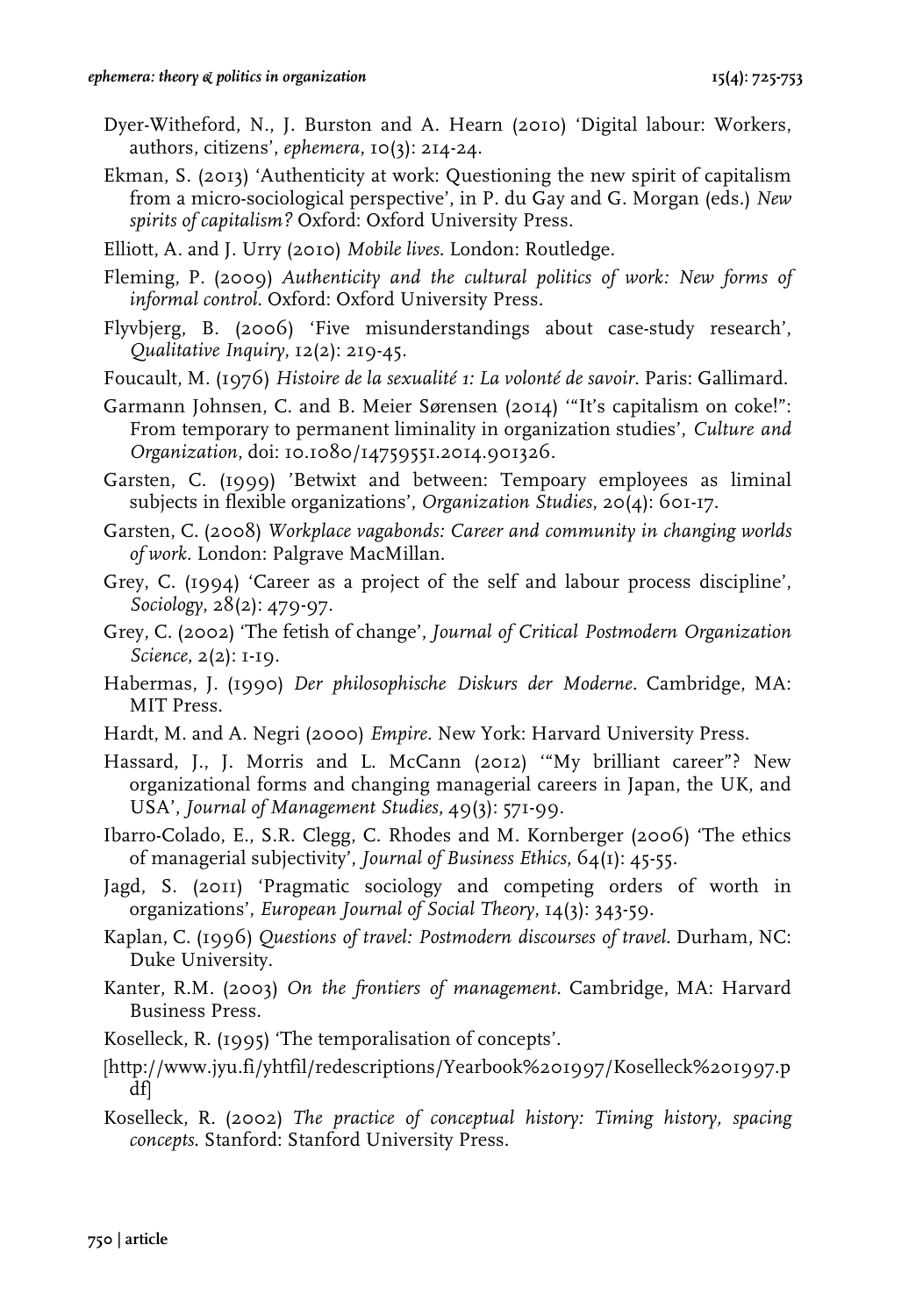- Koselleck, R. (2006) *Begriffsgeschichten: Studien zur Semantik und Pragmatik der politischen und sozialen Sprache*. Frankfurt: Suhrkamp.
- Kotter, J.P. (2008) *Corporate culture and performance*. New York: Simon and Schuster.
- Kristensen, J.E. (2008) 'Kapitalismens nye ånd og økonomiske hamskifte', *Dansk Sociologi*, 19(2): 87-108.
- Larsen, L.T. (2011) 'Turning critique inside out: Foucault, Boltanski and Chiapello on the tactical displacement of critique and power', *Distinktion*, 12(1): 37-55.
- Latour, B. (2005) *Reassembling the social: An introduction to actor-network-theory*. Oxford: Oxford University Press.
- Lepetit, B. (1995) *Les formes de l'expérience – une autre histoire sociale*. Paris: Albin Michel.
- Loacker, B. and S.L. Muhr (2009) 'How can I become a responsible subject? Towards a practice-based ethics of responsiveness', *Journal of Business Ethics*, 90(2): 265-77.
- Meerwarth, T.L., J.C. Gluesing and B. Jordan (2008) *Mobile work, mobile lives: Cultural accounts of lived experiences*. Malden, MA: Wiley-Blackwell.
- Moulier-Boutang, Y. (2012) *Cognitive capitalism*. London: Polity Press.
- Muhr, S.L., B.M. Sørensen and S. Vallentin (eds.) (2010) *Ethics and organizational practice: Questioning the moral foundations of management*. Cheltenham: Edward Elgar Publishing.
- Muhr, S.L. (2012) 'Strangers in familiar places using generic spaces in crosscultural identity work', *Culture and Organization*, 18(1): 51-68.
- Murtola, A. and P. Fleming (2011) 'The business of truth: Authenticity, capitalism and the crisis of the everyday', *ephemera*, 11(1): 1-5.
- Ohnmacht, T., H. Maksim and M.M. Bergman (eds.) (2009) *Mobilities and inequality*. Farnham: Ashgate Publishing.
- Parker, M. (2013) 'Beyond justification: Dietrologic and the sociology of critique', in P. du Gay and G. Morgan (eds.) *New spirits of capitalism?* Oxford: Oxford University Press.
- Paulsen Hansen, M. (2014), 'Non-normative critique: Foucault and pragmatic sociology as tactical re-politicization', *European Journal of Social Theory*, doi: 10.1177/1368431014562705.
- Pedersen, M. (2008) 'Tune in, break down, and reboot new machines for coping with the stress of commitment', *Culture and Organization*, 14(2): 171- 85.
- Pellegrino, G. (2011) *The politics of proximity: Mobility and immobility in practice*. London: Ashgate Publishing.
- Pernkopf-Konhäusner, K. (2014) 'The competent actor: Bridging institutional logics and French pragmatist sociology', *Journal of Management Inquiry*, 23(3): 333-37.
- Potter, J. and M. Wetherell (1987) *Discourse and Social Psychology*. London: Sage.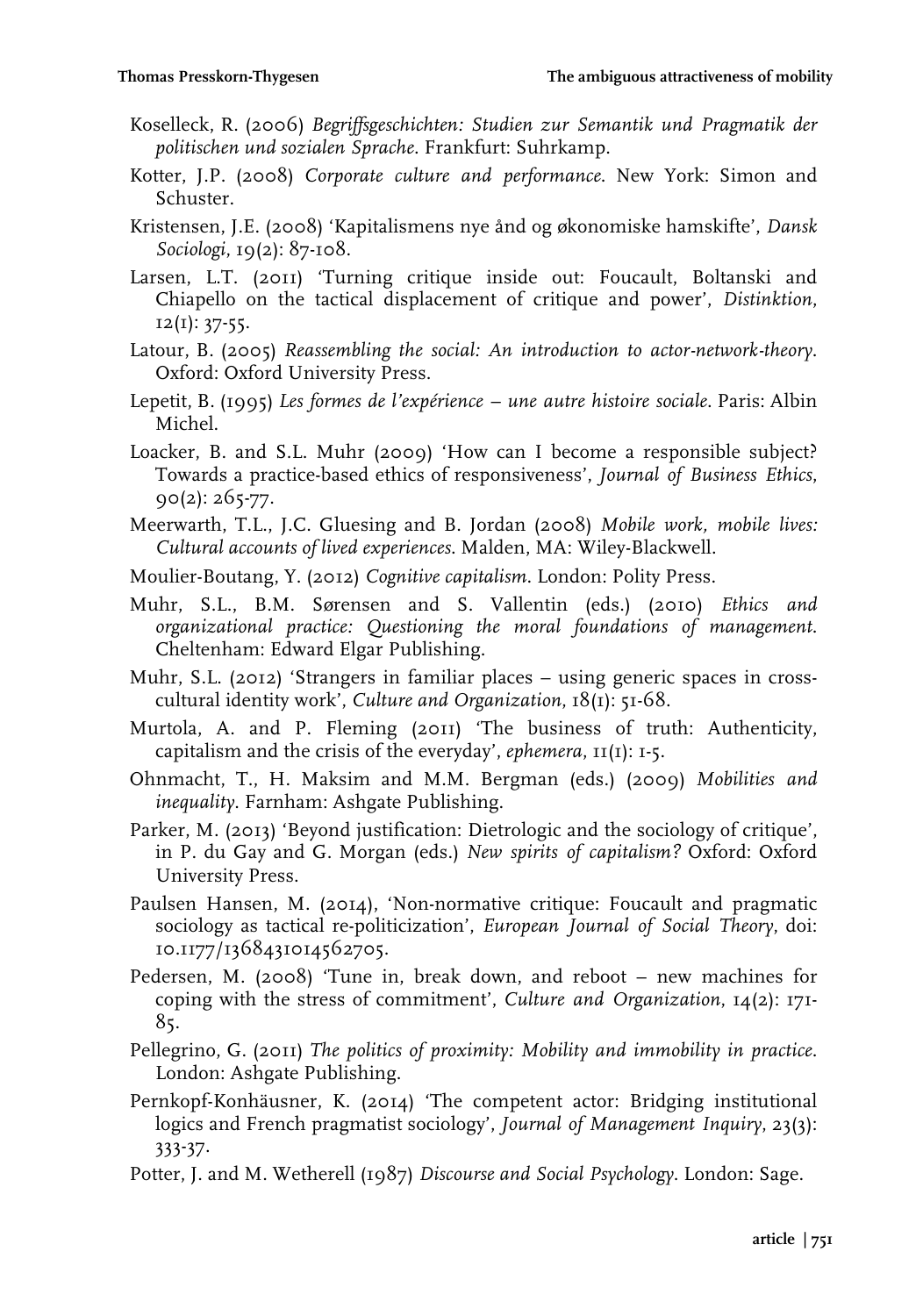- Presskorn-Thygesen, T. (2015) 'How do we recognize neo-liberalism?', *Oxford Left Review*, 14: 11-20.
- Raastrup Kristensen, A. (2010) *Metaphysical labour: Flexibility, performance and commitment in work-life management.* Frederiksberg: Samfundslitteratur.
- Rancière, J. (2004) *The philosopher and his poor*. New York: Duke University Press.
- Ricoeur, P. (1991) 'Science and ideology', in *From text to action: Essays in hermaneutics II*. Evanston: Northwestern University Press.
- Sennett, R. (2006) *The culture of the new capitalism*. New Haven: Yale University Press.
- Sheller, M. M. (2011) 'Mobility'. [http://www.sagepub.net/isa/resources/pdf/mobility.pdf]
- Simmel, G. (1976 [1903]) *The metropolis and mental Life*. New York: Free Press.
- Smith, C. (2006) 'The double indeterminacy of labour: Labour effort and labour Mobility', *Work, Employment and Society*, 20(2): 389-402.
- Stark, D. (2009) *The sense of dissonance: Accounts of worth in economic life.* Princeton: Princeton University Press.
- Thévenot, L. (1984) 'Rules and implements: Investment in forms', *Social Science Information*, 23(1): 1-45.
- Thévenot, L. (2006) *L'action au pluriel: Sociologie des régimes d'engagement*. Paris: Éditions de La Découverte.
- Thévenot, L. (2014), 'Enlarging conceptions of testing moments and critical theory', in S. Susen and B. Turner (eds.) *The spirit of Luc Boltanski*. London: Anthem Press.
- Thompson, P. and S. Ackroyd (1995) 'All quiet on the workplace front? A critique of recent trends in British industrial sociology', *Sociology*, 29(4): 615-33.
- Thrift, N. (1998) *The rise of soft capitalism*. London: Routledge.
- Urry, J. (2007) *Mobilities*. Cambridge: Polity Press.

Velthuis, O. (1999) 'The changing relationship between economic sociology and institutional economics: From Talcott Parsons to Mark Granovetter', *American Journal of Economics and Sociology*, 58(4): 629-49.

Wagner, P. (1999) 'After justification: Repertoires of evaluation and the sociology of modernity', *European Journal of Social Theory*, 2(3): 341-57.

- Weber, M. (1968) *Economy and society*. London: Bedminster Press.
- Weber, M. (2001 [1905]) *The protestant ethic and the spirit of capitalism*. London: Fitzroy Dearborn.
- Weiskopf, R. and H. Willmott (2013) 'Ethics as critical practice: The "Pentagon Papers", deciding responsibly, truth-telling, and the unsettling of organizational morality', *Organization Studies*, 34(4): 469-93.
- Willmott, H. (2013) 'Spirited away: When political economy becomes culturalized...', in P. du Gay and G. Morgan (eds.) *New spirits of capitalism?* Oxford: Oxford University Press.